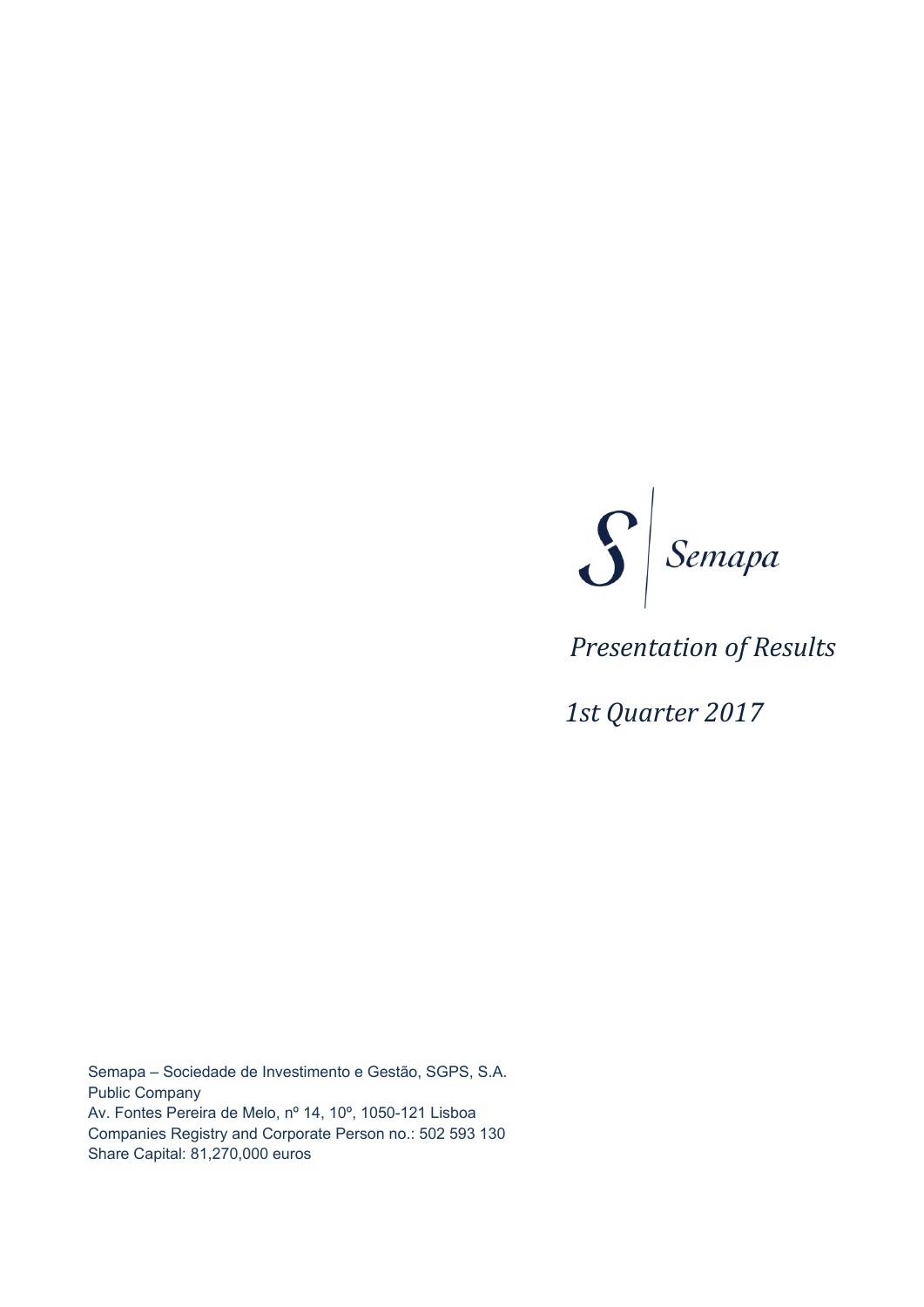

### **1 Highlights**

#### **Turnover**

In the first quarter of 2017 the Semapa Group recorded a consolidated turnover of 521.5 million euros, an increase of 5.0% from the same period in the previous year. Exports and foreign sales amounted to 401.4 million euros: 77.0% of turnover.



#### **EBITDA**

O EBITDA in the first quarter of 2017 grew by 0.6% in relation to the same period in the previous year, standing at 111.2 million euros. The consolidated margin stood at 21.3%, 0.9 p.p. lower than in the first quarter of 2016.



#### **Net income**

Earnings before taxes decreased by 1.4% and net profit stood at 14.3 million euros, down by 18.7% in relation to the same period in the previous year due to the negative evolution of income tax.

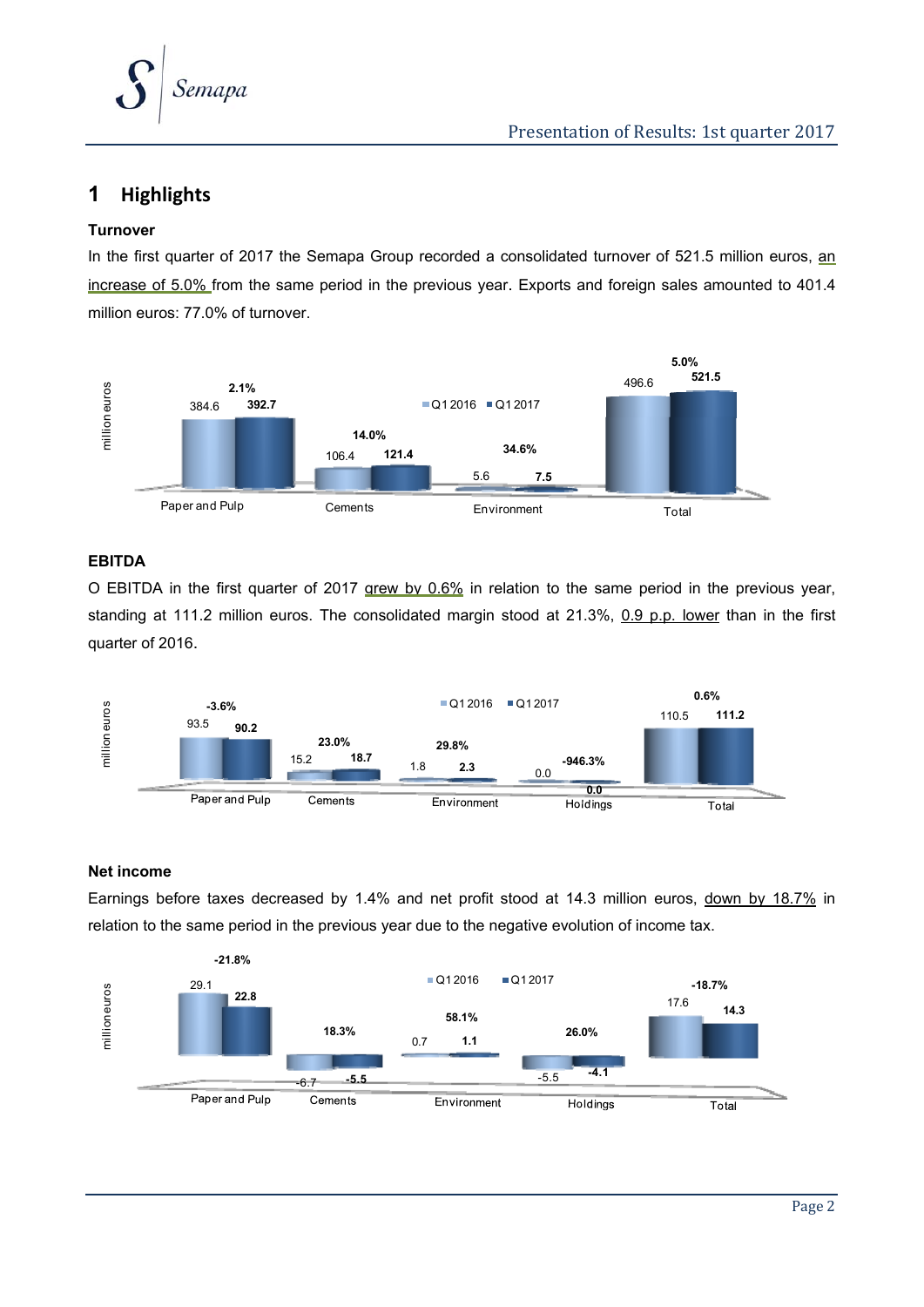| IFRS - accrued amounts (million euros)                                                              | Q1 2017              | Q1 2016              | Var.                            |
|-----------------------------------------------------------------------------------------------------|----------------------|----------------------|---------------------------------|
| <b>Turnover</b>                                                                                     | 521.5                | 496.6                | 5.0%                            |
| <b>Total EBITDA</b><br>EBITDA margin (%)                                                            | 111.2<br>21.3%       | 110.5<br>22.3%       | 0.6%<br>$-0.9 p.p.$             |
| Depreciation and impairment losses<br>Provisions (increases and reversals)                          | (55.6)<br>0.0        | (51.6)<br>(1.0)      | $-7.6%$<br>>100%                |
| <b>EBIT</b><br>EBIT margin $(\%)$                                                                   | 55.6<br>10.7%        | 57.8<br>11.6%        | $-3.8%$<br>$-1.0 p.p.$          |
| Net financial profit                                                                                | (17.5)               | (19.2)               | 8.8%                            |
| <b>Profit before tax</b>                                                                            | 38.1                 | 38.6                 | $-1.4%$                         |
| Income tax                                                                                          | (12.9)               | (8.2)                | $-58.4%$                        |
| Retained profits for period                                                                         | 25.2                 | 30.4                 | $-17.4%$                        |
| Attributable to Semapa shareholders<br>Attributable to non-controlling interests (NCI)<br>Cash-flow | 14.3<br>10.9<br>80.7 | 17.6<br>12.9<br>83.1 | $-18.7%$<br>$-15.6%$<br>$-2.9%$ |
|                                                                                                     | 31-03-2017           | 31-12-2016           | Mar17 vs.<br>Dec16              |
| Equity (before NCI)                                                                                 | 837.3                | 817.3                | 2.4%                            |
| Net debt                                                                                            | 1,758.5              | 1,779.7              | $-1.2%$                         |

## **Leading Business Indicators**

#### **Notes:**

- Total EBITDA = operating profit + depreciation and impairment losses + provisions (increase and reversal)
- Cash flow = retained earnings for the period + depreciation and impairment losses + provisions (increase and reversal)
- Net debt = non-current interest bearing debt (net of loan issue charges) + current interest-bearing debt (including debts to shareholders) – cash and cash equivalents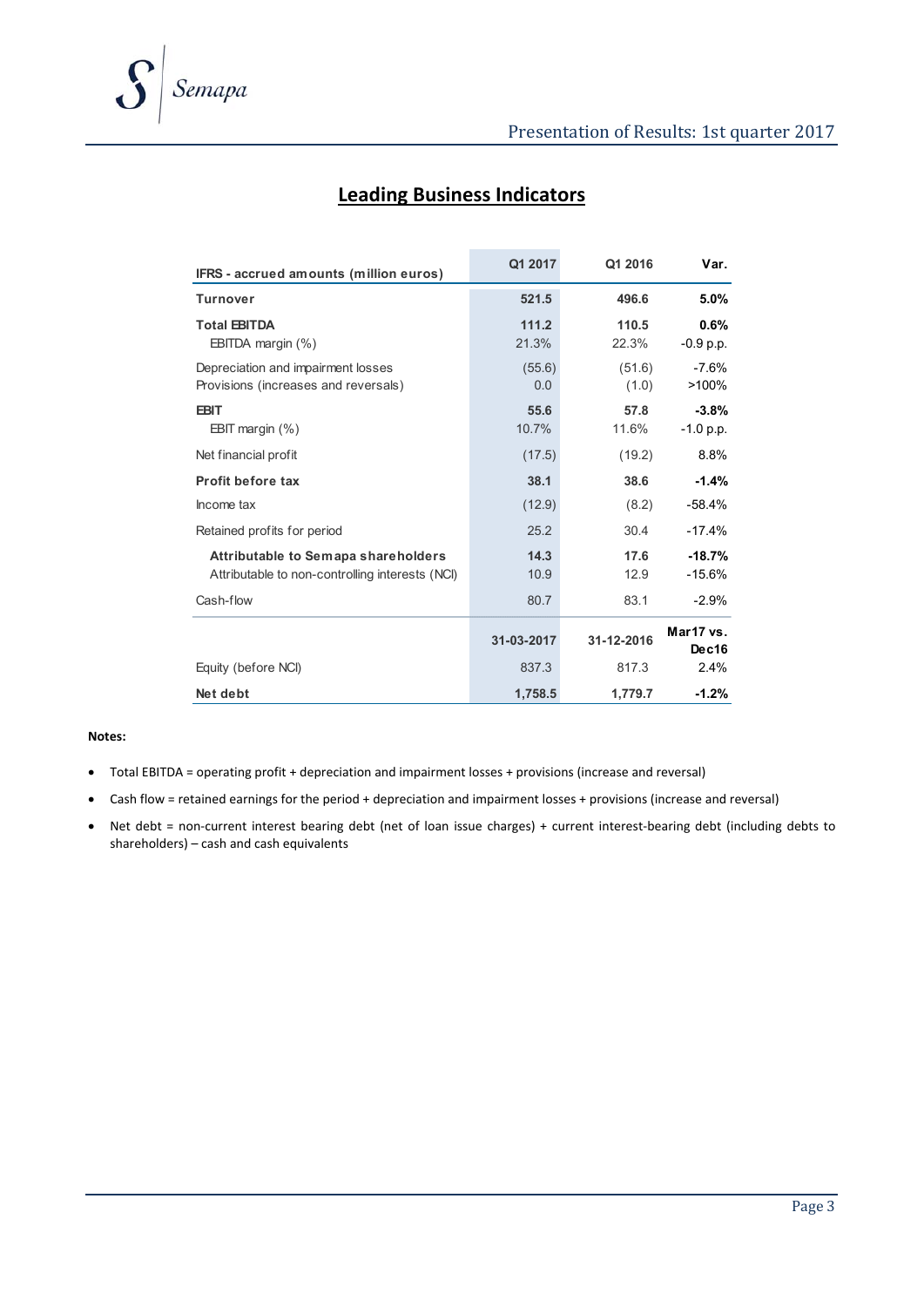

### **2 Operational Performance**

### **Breakdown by Business Segments**

| IFRS - accrued amounts (million euros)                                                                     | Paper and Pulp      |                                  |                       | Cement                   | Environment       |                         |                | Holdings       | Consolidated         |
|------------------------------------------------------------------------------------------------------------|---------------------|----------------------------------|-----------------------|--------------------------|-------------------|-------------------------|----------------|----------------|----------------------|
|                                                                                                            | Q1 2017             | Q1 17/16                         | Q1 2017               | Q1 17/16                 | Q1 2017           | Q1 17/16                | Q1 2017        | Q1 17/16       | Q1 2017              |
| <b>Sales</b>                                                                                               | 392.7               | 2.1%                             | 121.4                 | 14.0%                    | 7.5               | 34.6%                   |                |                | 521.5                |
| <b>Total EBITDA</b><br>EBITDA margin (% Sales)                                                             | 90.2<br>23.0%       | $-3.6%$<br>$-1.4$ p.p.           | 18.7<br>15.4%         | 23.0%<br>1.1 p.p.        | 2.3<br>30.9%      | 29.8%<br>$-1.1$ p.p.    | (0.0)          | $-946.3%$      | 111.2<br>21.3%       |
| Depreciation and impairment losses<br>Provisions (increases and reversals)                                 | (42.0)<br>(0.0)     | $-5.4%$<br>99.8%                 | (12.9)<br>0.1         | $-16.2%$<br>$-12.9%$     | (0.7)<br>(0.1)    | 3.7%                    | (0.1)          | $-6.4%$        | (55.6)<br>0.0        |
| <b>EBIT</b><br>EBIT margin (% Sales)                                                                       | 48.2<br>12.3%       | $-8.3%$<br>$-1.4$ p.p.           | 5.9<br>4.9%           | 39.9%<br>0.9 p.p.        | 1.6<br>20.8%      | 48.6%<br>2.0 p.p.       | (0.1)          | $-81.3%$       | 55.6<br>10.7%        |
| Net financial profit                                                                                       | (3.9)               | $-45.0%$                         | (9.5)                 | 14.4%                    | (0.1)             | 23.0%                   | (3.9)          | 24.4%          | (17.5)               |
| Pre-tax profits                                                                                            | 44.3                | $-11.2%$                         | (3.6)                 | 47.9%                    | 1.4               | 62.7%                   | (4.0)          | 23.4%          | 38.1                 |
| Tax on profits                                                                                             | (12.2)              | $-52.1%$                         | (0.3)                 | $-193.5%$                | (0.3)             | $-79.4%$                | (0.1)          | 74.7%          | (12.9)               |
| Retained profits for period<br>Attributable to Semapa equity holders<br>Attributable to minority interests | 32.1<br>22.8<br>9.3 | $-23.4%$<br>$-21.8%$<br>$-26.9%$ | (3.9)<br>(5.5)<br>1.6 | 40.5%<br>18.3%<br>955.4% | 1.1<br>1.1<br>0.0 | 58.1%<br>58.1%<br>60.3% | (4.1)<br>(4.1) | 26.0%<br>26.0% | 25.2<br>14.3<br>10.9 |
| Cash-flow                                                                                                  | 74.0                | $-10.6%$                         | 8.9                   | 100.6%                   | 1.8               | 29.7%                   | (4.0)          | 26.3%          | 80.7                 |
| Net debt                                                                                                   | 616.6               | $-3.8%$                          | 433.6                 | 2.5%                     | 16.0              | 1.8%                    | 692.4          | $-1.1%$        | 1,758.5              |

#### **Notes:**

For the purpose of calculating the change in net debt the values of 31.12.2016 are used.

 Figures for business segment indicators may differ from those presented individually by each Group, as a result of consolidation adjustments.

The Navigator Company ("Navigator") published its results on 04 May 2017. Therefore, only the highlights of that disclosure are presented.

The Secil and ETSA Groups, which are not listed, did not publish their results. Therefore, their operations are described in more detail.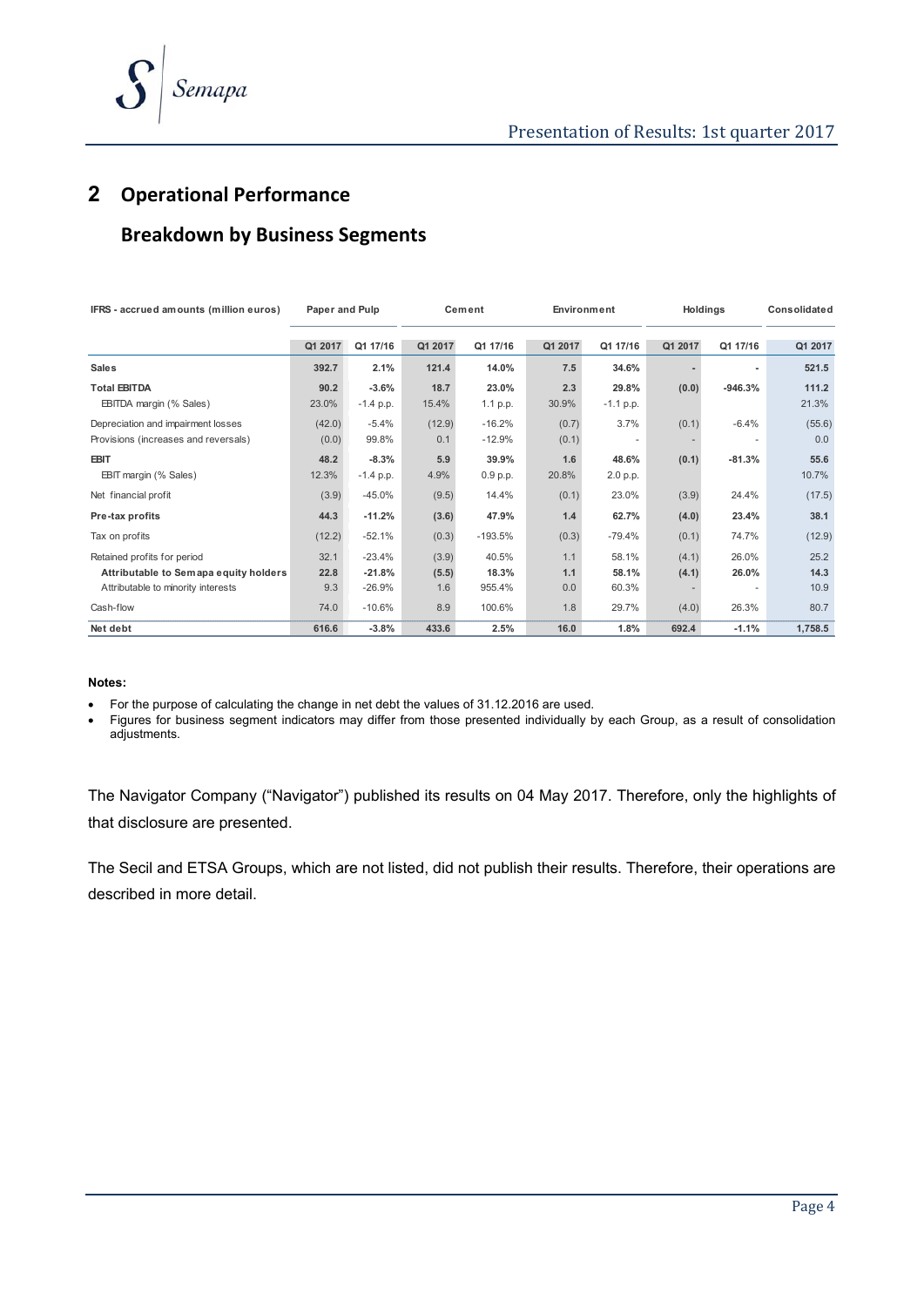



### **Paper and Pulp**

## **Summary table of financial indicators**

| IFRS - accrued amounts (million euros)                                                                                   | Q1 2017               | Q1 2016               | Var.                              |
|--------------------------------------------------------------------------------------------------------------------------|-----------------------|-----------------------|-----------------------------------|
| <b>Turnover</b>                                                                                                          | 392.7                 | 384.6                 | 2.1%                              |
| <b>EBITDA</b><br>EBITDA margin (%)                                                                                       | 90.2<br>23.0%         | 93.5<br>24.3%         | $-3.6%$<br>$-1.4$ p.p.            |
| Depreciation and impairment losses<br>Provisions (increases and reversals)                                               | (42.0)<br>(0.0)       | (39.8)<br>(1.1)       | $-5.4%$<br>99.8%                  |
| <b>EBIT</b><br>EBT margin $(\%)$                                                                                         | 48.2<br>12.3%         | 52.6<br>13.7%         | $-8.3%$<br>$-1.4 p.p.$            |
| Net financial profit                                                                                                     | (3.9)                 | (2.7)                 | $-45.0%$                          |
| <b>Profit before tax</b>                                                                                                 | 44.3                  | 49.9                  | $-11.2%$                          |
| Tax on profts                                                                                                            | (12.2)                | (8.0)                 | $-52.1%$                          |
| Retained profits for period<br>Attributable to Navigator shareholders<br>Attributable to non-controlling interests (NCI) | 32.1<br>32.8<br>(0.7) | 41.9<br>42.0<br>(0.1) | $-23.4%$<br>$-21.8%$<br>$-654.1%$ |
| Cash-Flow                                                                                                                | 74.0                  | 82.8                  | $-10.6%$                          |
|                                                                                                                          | 31-03-2017            | 31-12-2016            | Mar17 vs.<br>Dec16                |
| Equity (before NCI)                                                                                                      | 1.094.2               | 1.041.7               | 5.0%                              |
| Net debt                                                                                                                 | 616.6                 | 640.7                 | $-3.8%$                           |

**Note:** Figures for business segment indicators may differ from those presented individually by each Group, as a result of consolidation adjustments.

## **Summary table of operating indicators**

| $(000$ tons)                  | Q1 2016 | Q2 2016 | Q3 2016 | Q4 2016 | Q1 2017 |
|-------------------------------|---------|---------|---------|---------|---------|
| Pulp and paper                |         |         |         |         |         |
| BEKP Output (pulp)            | 370.2   | 373.4   | 367.8   | 359.0   | 382.4   |
| <b>BEKP</b> Sales             | 64.6    | 65.1    | 71.2    | 89.8    | 90.4    |
| UWF Output (paper)            | 397.7   | 397.0   | 399.9   | 392.4   | 396.4   |
| <b>UWF Sales</b>              | 377.8   | 397.7   | 380.0   | 413.3   | 371.3   |
| FOEX - BHKP Euros/ton         | 687     | 613     | 600     | 607     | 645     |
| FOEX - A4- BCopy Euros/ton    | 836     | 830     | 820     | 807     | 803     |
| <b>Tissue</b>                 |         |         |         |         |         |
| Output of reels               | 11.2    | 7.9     | 13.1    | 14.7    | 14.7    |
| Output of finished products   | 10.1    | 10.0    | 10.9    | 10.8    | 11.7    |
| Sale of reels and other goods | 1.7     | 2.2     | 2.4     | 2.7     | 2.7     |
| Sale of finished products     | 9.7     | 10.7    | 10.7    | 10.8    | 11.3    |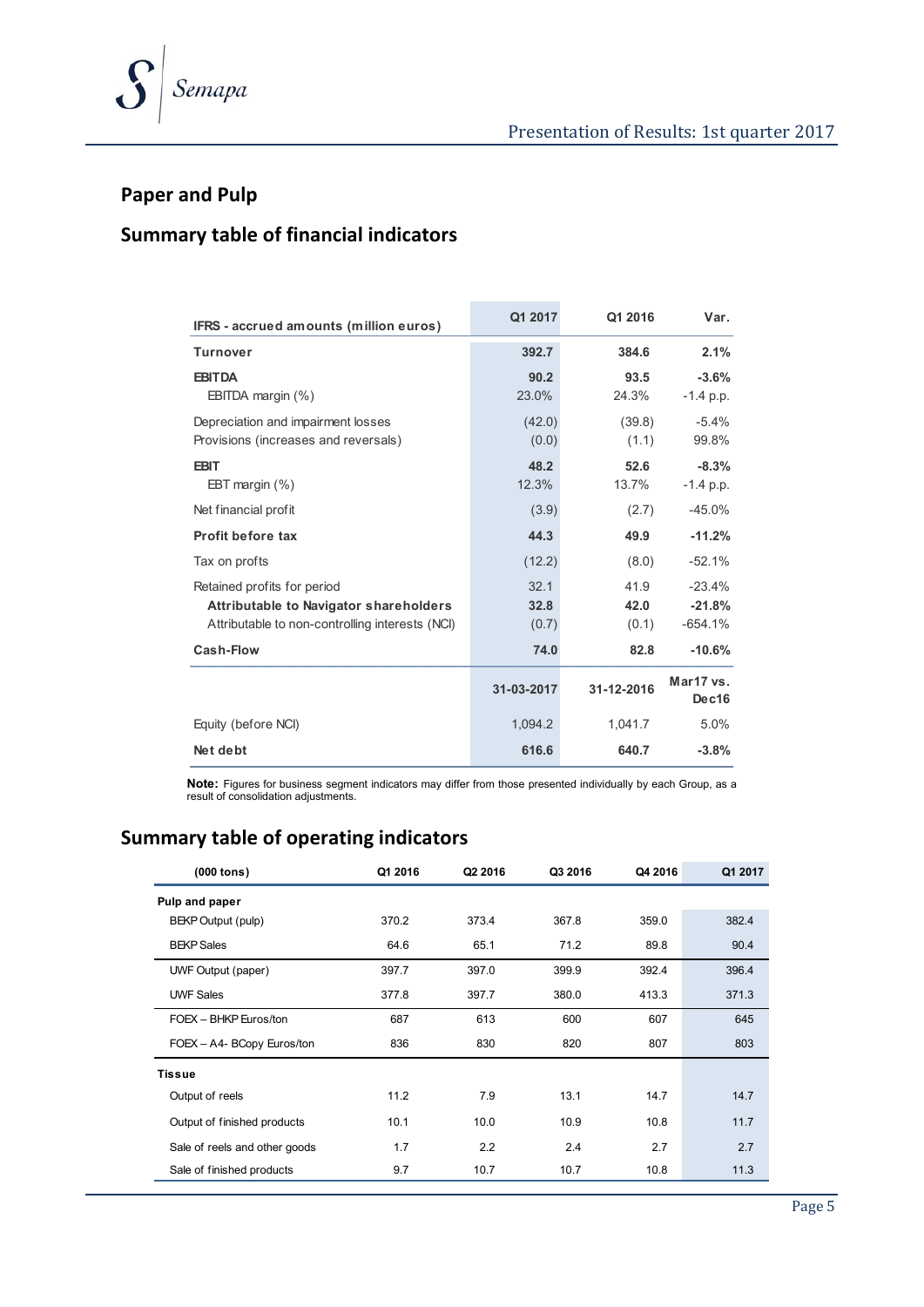

In the first quarter of 2017, the turnover of Navigator totalled 392.7 million euros, up by 2.1% over the same period in the previous year, driven by the good operating performance of paper pulp, tissue and energy sales, the paper business having recorded sales above forecast.

The short fibre **pulp** market was affected in the second half of 2016 by diminishing stock levels, in anticipation of the start-up of APP's twin lines in Indonesia, with combined annual capacity of 2.8 million tons. At the same time, demand for pulp was fuelled by the closure of highly polluting pulp capacity in China, growing demand for tissue pulp in China, and increased demand for paper grade pulp for viscose. Early 2017 saw the upturn in the global paper industry and the replenishment of paper stocks, which had dropped to extremely low levels throughout the supply chain over the course of 2016. Global BEKP demand surged by 11.2% in the first two months of the year, allowing the industry to add 6 percentage points to its capacity utilisation rate in relation to the same period in 2016.

Paper pulp sales of Navigator grew around 40%, above 90 thousand tons, an increase driven by strong demand in the quarter and higher pulp market availability at the Cacia mill. The rise helped to minimise the negative impact of price variation year on year, as the PIX-BHKP average price index in euros in the period was 6.1% below the first quarter of 2016. Therefore, paper pulp sales in value terms were up 24.7%, standing at 43.2 million euros. Note that prices improved by 6.3% compared with the fourth quarter of 2016.

In the second half of the year, and in particular the first quarter of 2017, UWF **paper** demand increased in the emerging markets in Asia, the Middle East and Latin America. In Europe apparent consumption dropped again by 2.8%, mostly due to decreasing imports, while the level of deliveries of European producers grew 0.4%. In the United States, apparent consumption in the first two months of the year decreased by around 4.8% against the first quarter of 2016. However, the closing capacity of one producer in 2016 helped to stabilise utilisation capacity rate at around 93%.

In this context, the Group sold 371 thousand tons of UWF paper in the first quarter, slightly below the volume in the first quarter of 2016 (377 thousand tons), improving the product mix. However, average prices during the period were lower year on year, with the PIX-A4-Bcopy index at 803 eur/ton (vs. 836 eur/ton, the highest quarterly average price over the last 4 years), paper sales value consequently falling 4.8% to 282.3 million euros.

**Tissue** consumption in Western Europe remains closely tied to growth in GDP, whilst in recent years it has been observed that in southern European countries, namely Portugal, growth in tissue demand has clearly outstripped economic growth. Tissue sales of Navigator progressed favourably; volume grew 23.5% to around 14 thousand tons, as a result of the production and processing capacity expansion in 2015. The increase in amounts sold, together with the slight decrease in average sales price due to a higher percentage of reel sales resulted in tissue sales of 18.1 million euros (+14.4%).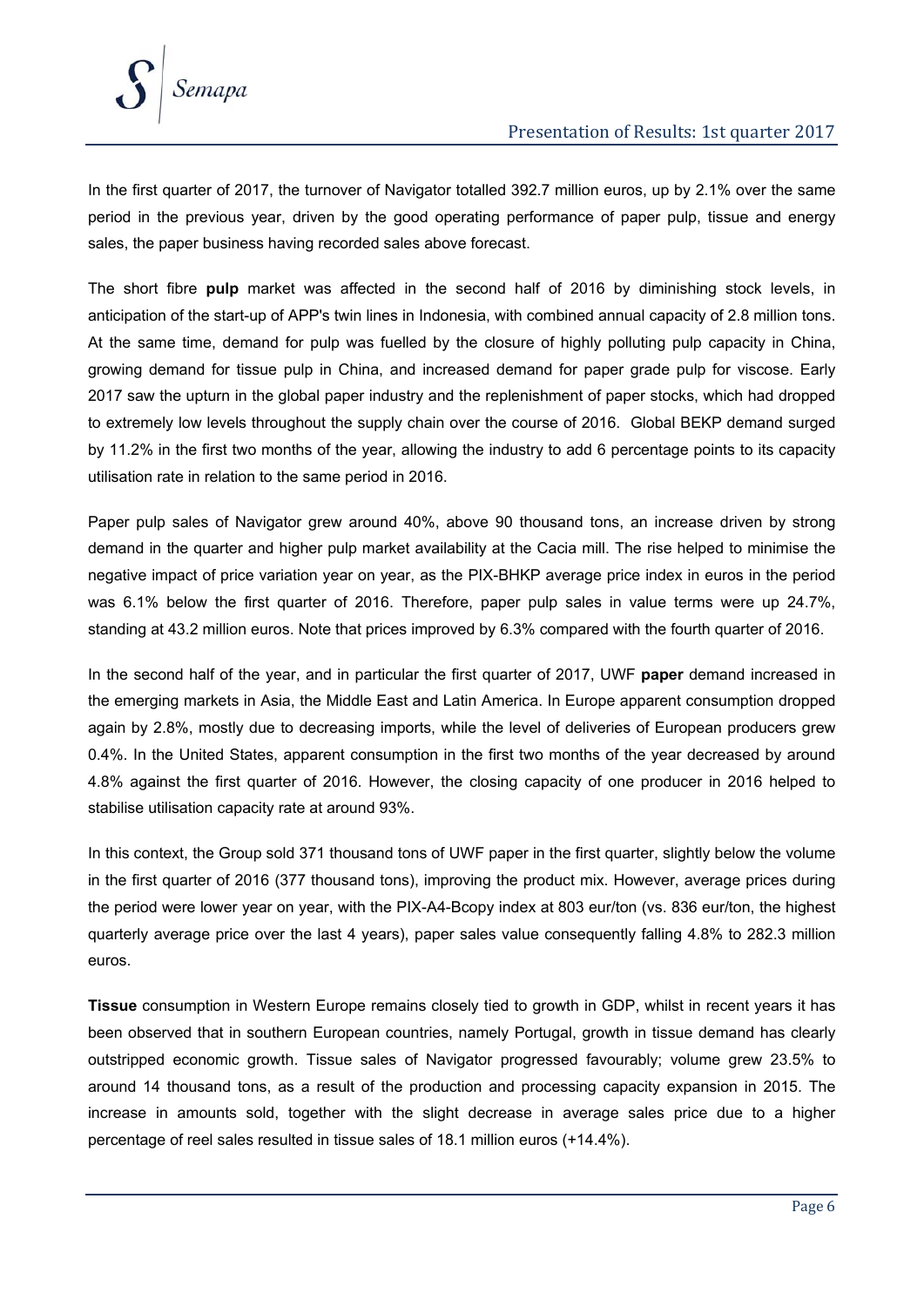

#### Presentation of Results: 1st quarter 2017

After the technical issues that affected the renewable cogeneration turbines in Cacia and Setúbal were overcome, the figure of electrical **power** sales increased approximately 22%. Electrical power sales also benefited from the rise in the reference Brent price year on year. Gross power output in the first quarter of 2017 increased 10.5% compared to the same period in 2016. The two power stations fuelled by biomass dedicated solely to the sale of electrical power to the national grid increased their gross power output by 6%, benefiting from improved operations of the Cacia mill.

Once Colombo Energy, the Group's operations in the USA, initiated continuous operation in the final quarter of the previous year, the Group made its first **pellet** sales in 2017. Sales volume amounted to approximately 26.5 thousand tons, which is low but reflects the current start-up phase of the plant. Some non-recurrent costs associated with the start of pellet production and marketing were recorded.

The EBITDA of Navigator for the first quarter of 2017 totalled 90.2 million euros, down from the figure of 93.5 million in the first quarter of the previous year, reflecting a margin of 23.0%,*vs.* 24.3% in the same period in the previous year. The negative impact of the drop in paper and pulp prices was partly outweighed by increasing sales volume and cost reduction.

Navigator is still working on reducing overall costs and enhancing productivity and has achieved positive results in the first quarter already, with an estimated impact on EBITDA of 6 million. The positive impact on packaging and chemicals (1.9 million euros), power purchase (0.7 million euros) and the purchase of wood (0,7 million euros) are worth noting.

Regarding the developments in the cost of raw material, the Group recorded a drop in the average cost of wood purchase. However, this did not impact the overall cost of production, as a result of worsening specific consumption, due to the use of wood from sources with poorer industrial performance.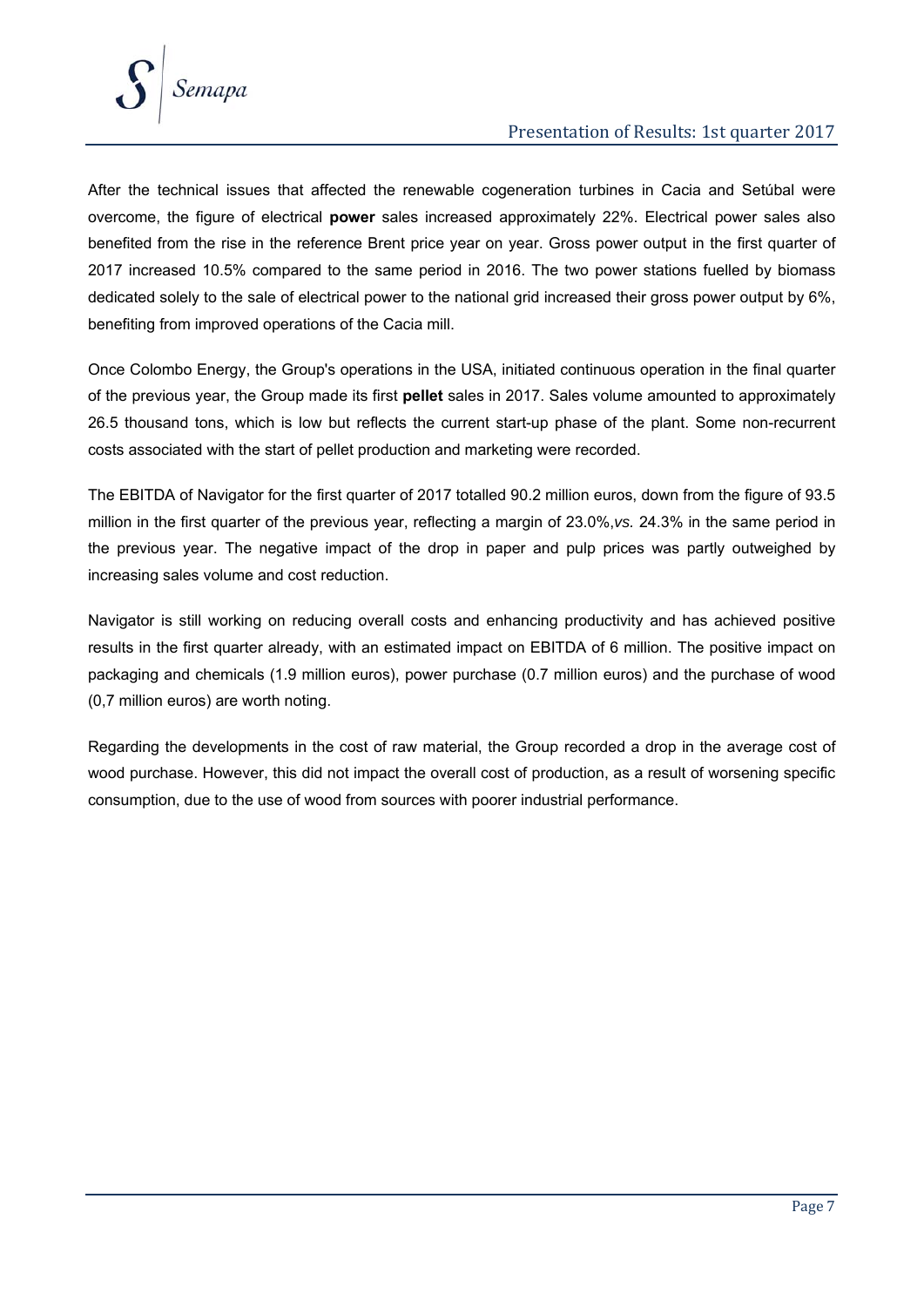

#### **Cement**

### **Summary table of financial indicators**

| IFRS - accrued amounts (million euros)                                                                                 | Q1 2017               | Q1 2016               | Var.                     |
|------------------------------------------------------------------------------------------------------------------------|-----------------------|-----------------------|--------------------------|
| <b>Sales</b>                                                                                                           | 121.4                 | 106.4                 | 14.0%                    |
| <b>EBITDA</b><br>EBITDA Margin (%)                                                                                     | 18.7<br>15.4%         | 15.2<br>14.3%         | 23.0%<br>1.1 $p.p.$      |
| Depreciation and impairment losses<br>Provisions (increases and reversals)                                             | (12.9)<br>0.1         | (11.1)<br>0.1         | $-16.2%$<br>$-12.9%$     |
| <b>EBIT</b><br>EBIT Margin $(\%)$                                                                                      | 5.9<br>4.9%           | 4.2<br>4.0%           | 39.9%<br>0.9 p.p.        |
| Net financial profit                                                                                                   | (9.5)                 | (11.1)                | 14.4%                    |
| Pre-tax profit                                                                                                         | (3.6)                 | (6.9)                 | 47.9%                    |
| Tax on profits                                                                                                         | (0.3)                 | 0.3                   | $-193.5%$                |
| Retained profits for period<br>Attributable to Secil equity holders<br>Attributable to non-controlling interests (NCI) | (3.9)<br>(5.5)<br>1.6 | (6.6)<br>(6.7)<br>0.1 | 40.5%<br>18.3%<br>955.4% |
| Cash-flow                                                                                                              | 8.9                   | 4.4                   | 100.6%                   |
|                                                                                                                        | 31-03-2017            | 31-12-2016            | Mar17 vs.<br>Dec16       |
| Equity (before NCI)                                                                                                    | 441.3                 | 444.9                 | $-0.8%$                  |
| Net debt                                                                                                               | 433.6                 | 422.9                 | 2.5%                     |

**Note:** Figures for business segment indicators may differ from those presented individually by each Group, as a result of consolidation adjustments.



\* includes Angola and Others. The figures for the first quarter of 2016 were reproduced following the same criteria as in the first quarter of 2017.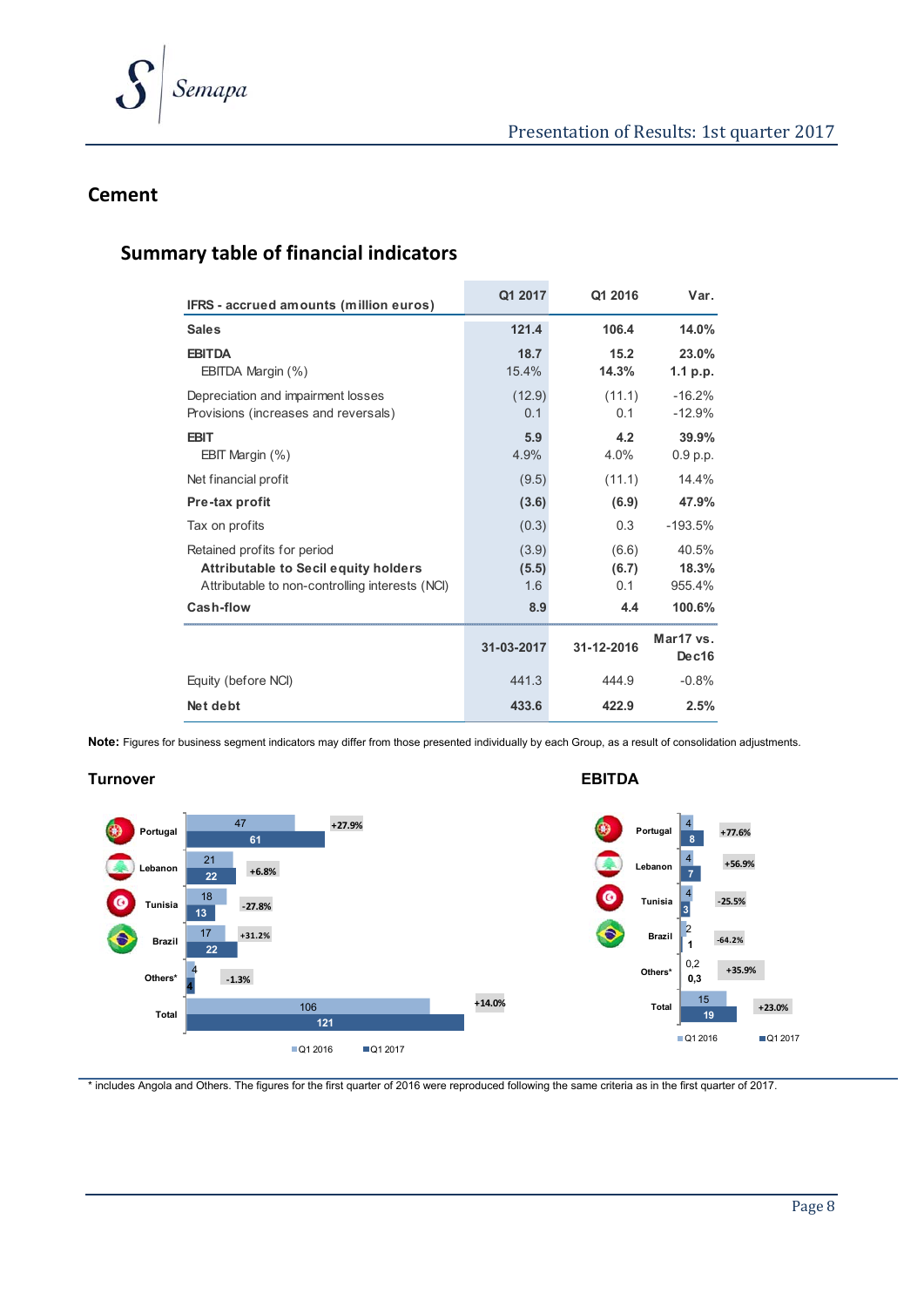| in 1 000 t                        | Q1 2017        | Q1 2016        | Var.    |
|-----------------------------------|----------------|----------------|---------|
| Annual cement production capacity | 9,750          | 9,750          | $0.0\%$ |
| Sales                             |                |                |         |
| Grey cement                       | 1,181          | 1,183          | $-0.2%$ |
| White cement                      | 20             | 15             | 32.7%   |
| Clinker                           | 199            | 23             | 769.1%  |
| Aggregates                        | 734            | 585            | 25.4%   |
| Precast concrete                  | 72             | $\overline{7}$ | 901.3%  |
| <b>Mortars</b>                    | 32             | 23             | 40.8%   |
| Hydraulic lime                    | $\overline{7}$ | 6              | 1.9%    |
| Mortar fixative                   | $\overline{4}$ | 4              | 17.6%   |
| in 1 000 m3                       |                |                |         |
| Ready-mixed                       | 341            | 285            | 19.6%   |

### **Summary table of operating indicators**

In the first quarter of 2017, the turnover of the Cement business was 121.4 million euros, 14.0% higher than the figure for the same period of the previous year. This increase was mainly due to the growth in turnover of operations in Portugal and Brazil, despite the drop in turnover in Tunisia.

EBITDA stood at 18.7 million euros, which translated into an increase of around 3.5 million euros in relation to same period in 2016. EBITDA grew essentially as a result of operations in Portugal, where this indicator increased 3.3 million euros, and in Lebanon, where it was up by 2.5 million euros. In the first quarter of 2017, EBITDA margin stood at 15.4%, 1.1 p.p. above that of the same period in the previous year.

In **Portugal**, the Bank of Portugal reviewed upwards the economic growth projection for 2017, 1.8% against 1.4% previously. This development is supported by rising exports and the domestic demand pick up. The positive performance of the building sector's indicators in the last quarter of 2016 (investment and GVA increase, growing employment, increase in the public works market and more private project licenses) sustained the good expectations for production development in the building sector in 2017. According to the figures available from FEPICOP, the Portuguese Construction and Public Works Industry Federation, the activity is expected to recover in 2017 at a rate of 2.6%.

According to the latest figures available, cement consumption in mainland Portugal was up by 18.3%. It is thus estimated that the market reached approximately 720 thousand tons.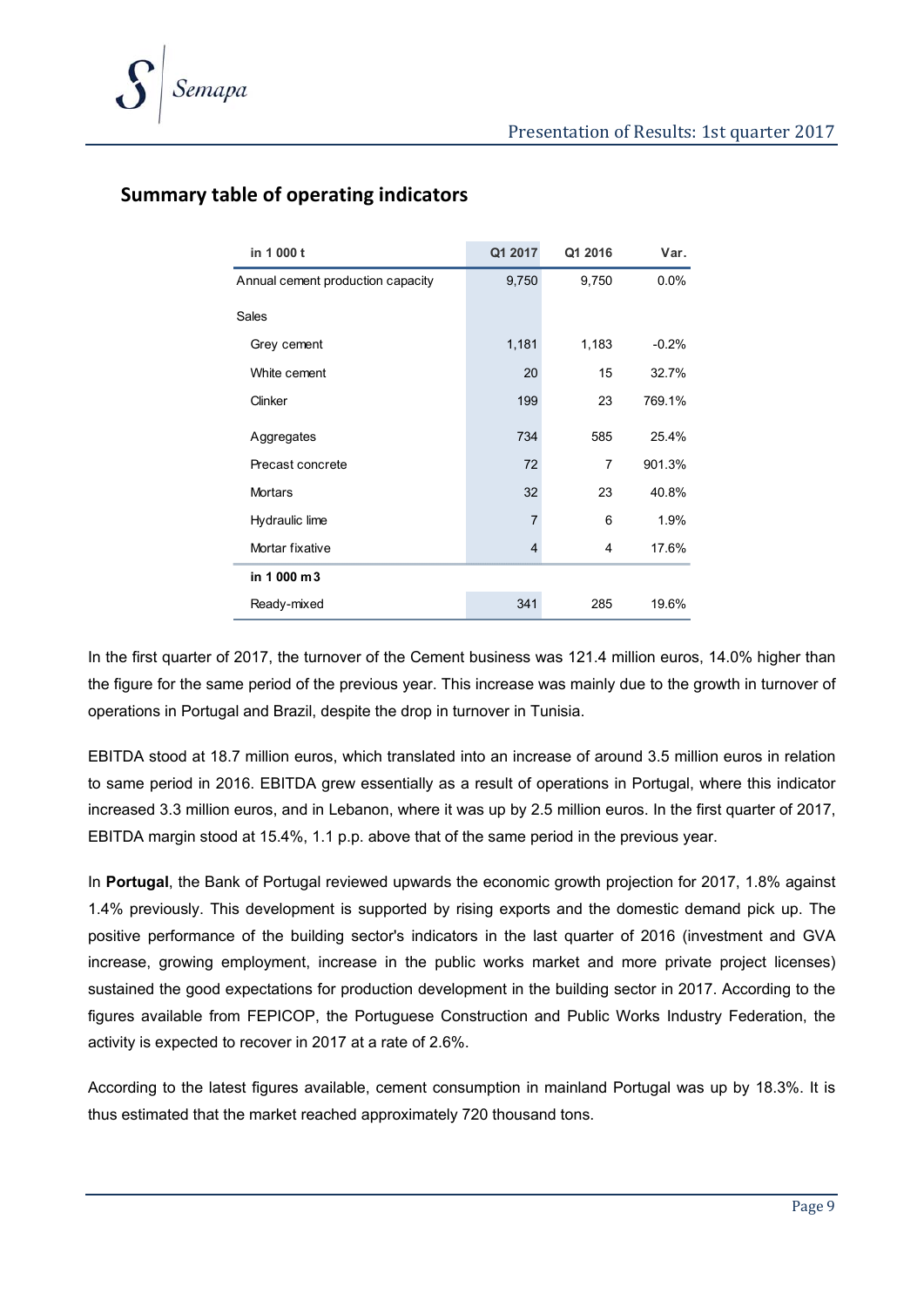

In this environment, turnover for overall operations in Portugal was up by 27.9% compared to the same period in 2016, totalling 60.6 million euros.

The Cement and clinker business unit in Portugal recorded turnover of 37.5 million euros in the first quarter of 2017, representing growth of 21.8%. In the domestic market, turnover grew 4%, arising mostly from positive market development, good weather conditions, and more local government and private projects (tourism and residential).

The export market is still burdened by excess supply in the Mediterranean and less demand in countries dependent on revenues from fossil fuels. In spite of the setbacks, total export amounts sold increased thanks to resilient operations and ongoing search for alternative markets. This development resulted mainly from significantly higher clinker sales, while the amounts of exported cement sold dropped by 18.6%. The turnover of cement and clinker for export amounted to 15 million euros, having grown 64% year on year.

In the other business segments with operations based in Portugal (Ready-mixed Concrete, Aggregates, Mortars and Pre-cast), turnover in the first quarter of 2017 amounted to approximately 23.1 million euros, up by 39.3% in relation to the same period of the previous year.

All areas of construction materials grew, arising from the positive effects of a more dynamic building sector and private and public investment picking up, linked with the local government elections in 2017. Concrete and Mortar business units recorded over 30% more amounts sold.

In the first quarter of 2017, EBITDA for total operations in Portugal was up by 77.6% year on year, at 7.7 million euros vs. 4.3 million euros in the first quarter of the previous year.

The Cement business unit recorded EBITDA of 5.4 million euros, over the figure recorded in the first quarter of 2016 of 3.8 million. In addition to the rise in the amounts sold in the domestic market and of clinker in the foreign market, the variable costs of clinker and cement production decreased, as a result of the increasing rate of alternative fuels used. The fixed costs of production and maintenance were also down. CO2 licenses sold stood at 420 thousand euros (during the same period in the previous year no license had been sold). These elements helped to make up for the drop in cement sales in the external market.

EBITDA of construction material business units stood at 2.3 million euros, which compares with 540 thousand euros in the first quarter of 2016. The most significant increase was in Concrete, arising from greater amounts sold, and also from the rise in average sales prices and lower staff and transport costs.

The long conflict in Syria continues to overshadow the outlook on **Lebanon**. This situation affects the local communities, poverty and unemployment is still on the rise, all of which puts public finance and economy under more pressure. According to the latest figures published by the IMF, the Lebanese economy is expected to grow by 2% in 2017 (World Economic Outlook, FMI April 2017), below its potential.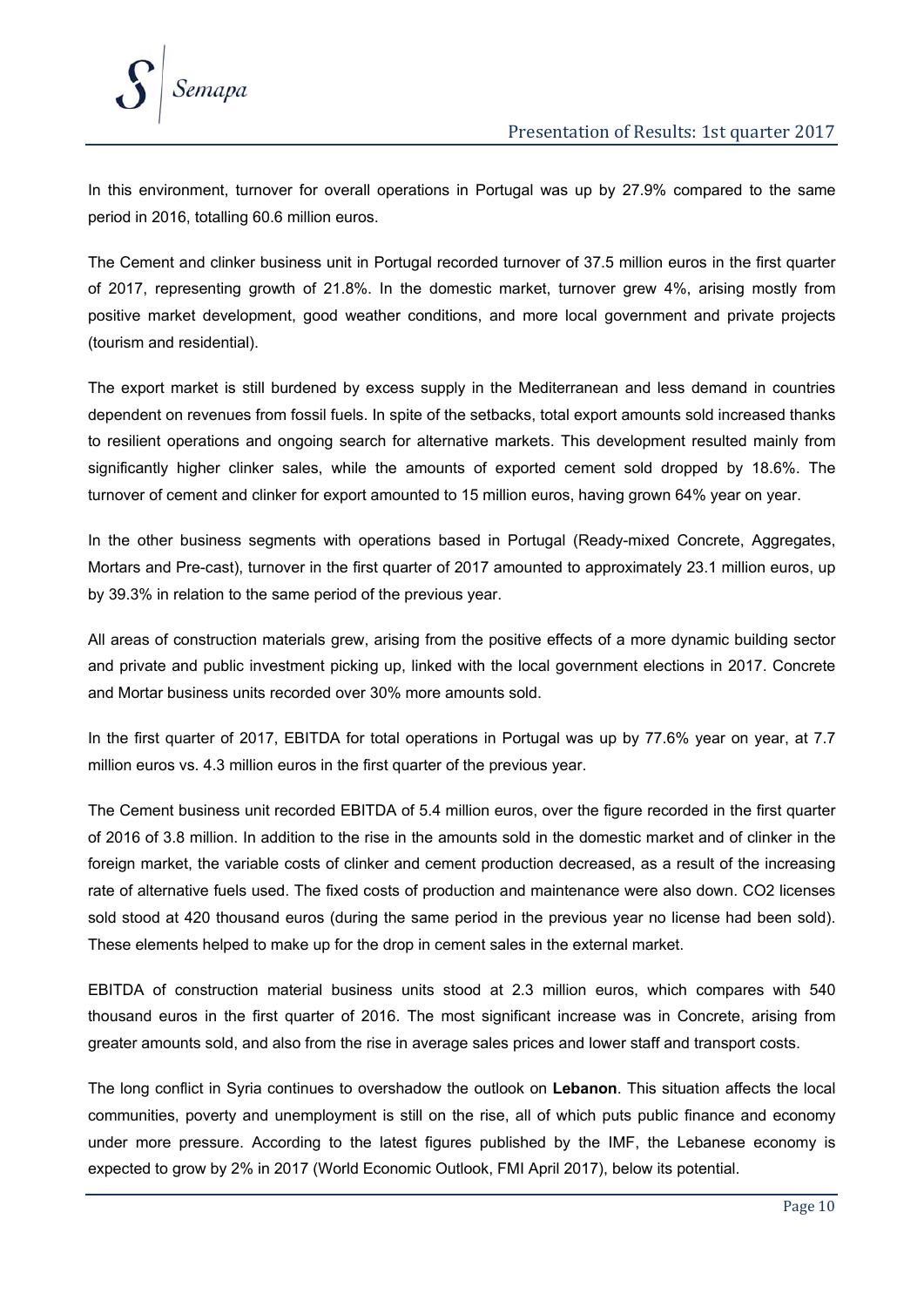

#### Presentation of Results: 1st quarter 2017

Cement consumption in the first quarter of 2017 was similar to that of the first quarter of 2016, standing at 1.1 million tons. In spite of less favourable weather conditions compared to the first quarter of 2016, cement consumption benefited from a better political environment in the country (the election of a president and the appointment of a new Prime-minister at the end of 2016 may help drive the country towards a revived political framework).

Turnover of combined operations in Lebanon increased 6.8%, compared to the previous year, amounting to 21.9 million euros.

Cement and Clinker sales totalled 248 thousand tons, up by 2.6% year on year. Sales prices in the local currency stood at similar levels to that in 2016, only slightly down by 0.6% due to changes in the sales mix. Turnover grew by 7.4%, driven by the rise in amounts sold, standing at 20.1 million euros.

Concrete business turnover was equivalent to that in the first quarter of 2016, standing at 1.7 million euros, arising from 1.6% more sales and lower sales price.

Total EBITDA from operations in Lebanon stood at 6.9 million euros, up by 56.9% in relation to the same period of the previous year. The Cement unit recorded EBITDA of 6.8 million euros, 59.0% over the figure in the same period in the previous year. The growth was driven by increasing cement and clinker production and lower production costs. Note that in the first quarter of 2016 clinker production was down due to the programmed shut down of one of the lines to fit in the bag filter. This investment fostered the optimised use of raw materials and a drop in production costs. Less thermal and electric power consumption also provided a positive input.

In **Tunisia**, the political and social environments improved somewhat in 2017, which had a positive impact on the economy. However, the economy is still facing significant challenges, including high external and fiscal deficits, rising debt and insufficient growth for reducing unemployment. According to the latest figures published by the IMF, the Tunisian economy is expected to grow by 2.5% in 2017, above the 1% figure recorded in 2016 (World Economic Outlook, IMF, April 2017).

Better conditions in the beginning of 2017 had a positive effect on cement consumption, which in 2017 grew by 2.3% year on year. The cement market continued to suffer severe competition and high pressure on sales prices, which dropped once more. The cement export market decreased by around 28% due to constraints on the Libyan border and difficulties in obtaining foreign currency in the Libyan financial market. In the Algerian market, the government did not issue any import licenses.

Consequently, turnover for combined operations in Tunisia in the first quarter of 2017 stood at approximately 12.8 million euros, down by 27.8% on a year-on-year basis.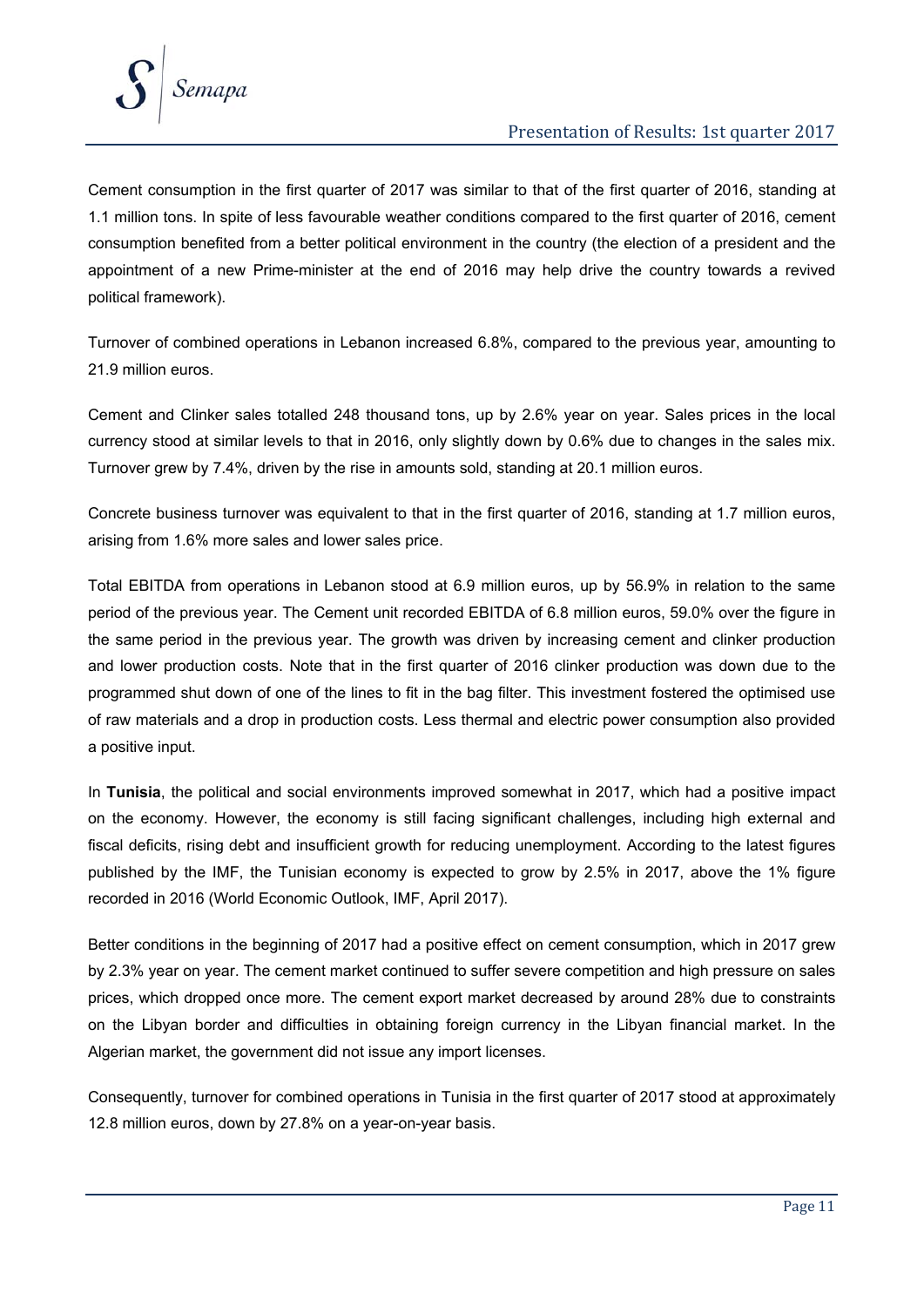

#### Presentation of Results: 1st quarter 2017

The turnover of the Cement and Clinker business unit dropped approximately 30.8%, and stood at 10.9 million euros, due to the decrease in turnover in the domestic and external market. Amounts sold were down by about 23.9% in the domestic market and exports were down by 27.8% year on year. The aforementioned constraints in the case of exports and greater competition in the domestic market determined the pace of sales of this unit. Sales price in the domestic market was above that in the first quarter of 2016 (+1.1%), in spite of the ongoing pressure, and in the export market prices were approximately 9% lower, due to competition and the fact that there were no exports to Algeria (where prices are higher).

The turnover of the Concrete business unit dropped 2.5%, standing at 1.8 million euros, arising from equivalent sales volume and prices during the same period in the previous year and the negative impact of the depreciation of the Tunisian dinar against the euro, with an impact of approximately 170 thousand euros. Notwithstanding the constraints and the downturn in the regions' markets where the unit operates, it was possible to sustain sales due to the consumptions of some projects that carried over from 2016 and are ongoing.

EBITDA from business operations in Tunisia in the first quarter of 2017 stood at 3.1 million euros, down by 25.5% in comparison with the same period of the previous year due to a drop in the turnover. Note that the variable costs of cement production dropped against the same period in the previous year, brought down mostly by less electrical power costs, as a result of less specific consumption and a drop in the price of electrical power in Tunisia (in June 2016 price dropped significantly). Staff costs were also down, as a result of the decrease in the number of employees.

Recent IMF projections point to a slight growth of the economy of **Brazil** by 0.2% in 2017 (World Economic Outlook, IMF, April 2017).

Brazilian economy is still being affected by the lack of trust of economic agents, rising unemployment and scarce public investment. Despite the drop in inflation rates and interest rates, private investment has not increased, as a result of the unstable political situation.

In this context, the construction industry was naturally affected, with an impact on cement consumption. The cement market has continued to contract, and in the first quarter of 2017 it decreased by 8%, against the first quarter in 2016. The South/South-east region, where the Group has its operations, behaved in the same way.

Turnover of combined operations stood at approximately 22.4 million euros in the first quarter of 2017, representing an increase of 31.2%, of which 18.8 million euros in cement and clinker and 3.6. million euros in ready-mixed concrete. The growth was positively impacted by the rise in the amounts sold in both operations and the appreciation of the Brazilian real against the euro (of approximately 2 million euros), the sales price of cement and concrete having dropped year on year.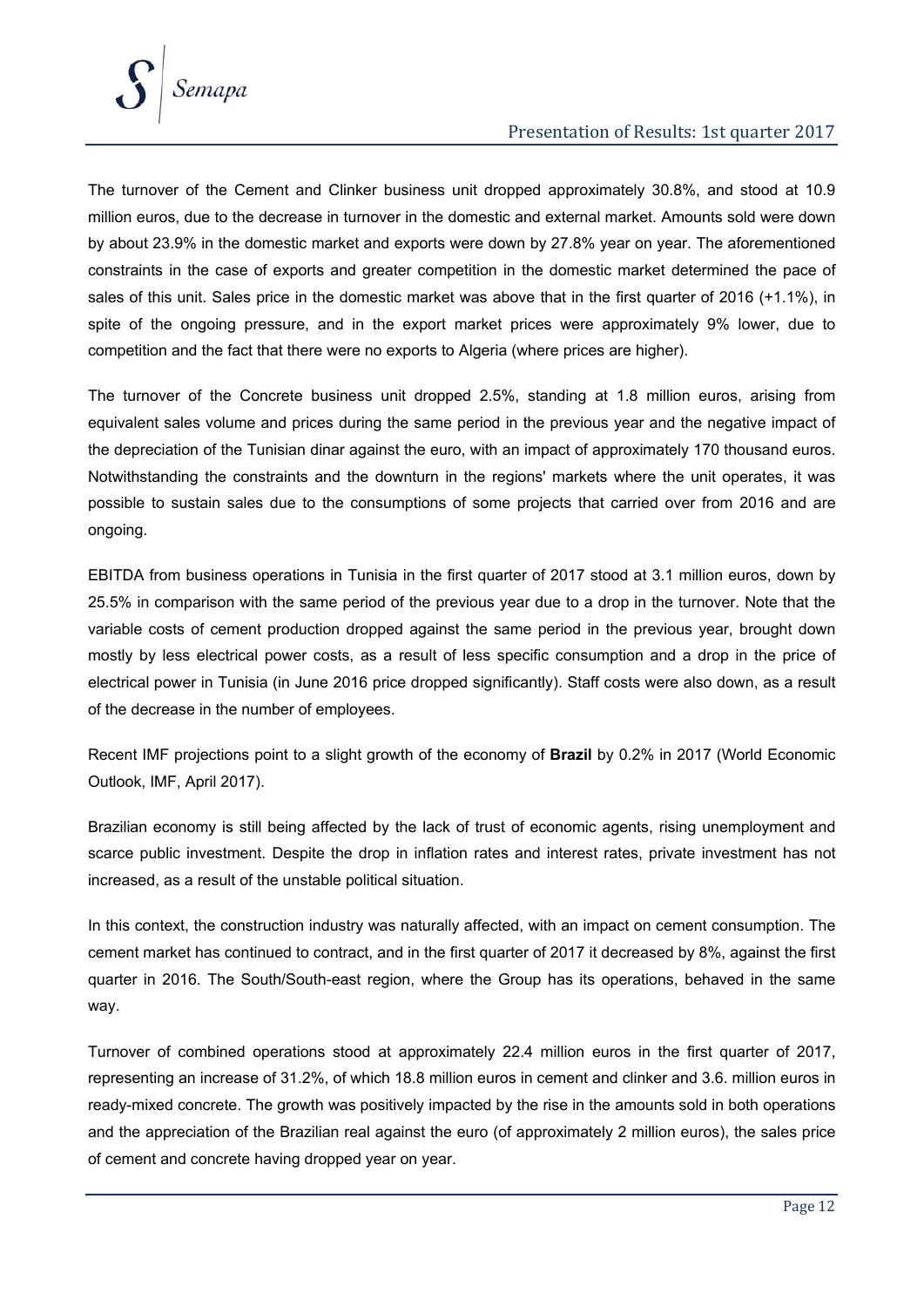

Cement sales in Brazil stood at 303 thousand tons, representing a 13.7% increase compared to the first quarter of 2016. Although the market was down, the unit managed to increase sales, which were consolidated by customer support service and the set up of new distribution centres in the second half of 2016. Sales prices continued to drop in the first quarter of 2017, due to rising competition caused by excess supply.

The amounts of Concrete sold, which were also impacted negatively by the context, grew around 16.9%, having sold 56 thousand  $m<sup>3</sup>$  of concrete, a performance influenced positively by the start up of two new plants and the development of a world-class project.

In the first quarter of 2017, EBITDA stood at 771 thousand euros, compared to 2.2 million euros in the same period of the previous year. The rise in amounts sold and the improvement of the variable costs of production (less energy consumption and lower electric power prices), were not enough to mitigate the effect of the drop in sales price in both business units and higher fixed costs associated with a larger structure as a result of the opening up of the distribution centres and the new concrete plants.

According to the IMF, the economy of **Angola** is expected to grow only slightly by 1.3% in 2017 (World Economic Outlook, IMF April 2017). The negative effects of oil price developments since 2014 are still felt. However, the gradual rise in oil price, the fact that this year government elections will be held (generally featuring a rise in public investment) and the growing availability of foreign currency at the Central Bank, suggested a recovery of the construction industry and of cement consumption. The expectations of growth did not materialise and in the first quarter of 2017 the Angolan cement market decreased by 28.6% year on year.

The amount of cement sold decreased in comparison to sales in the first quarter of 2016, amounting to 27 thousand tons of cement sold, 17.3% less than in the previous year. This decrease was due to market contraction, considering the challenging conditions of the Angolan economy. In the first quarter of 2017 turnover stood at 3.7 million euros in total, down by 1.3% year on year, as a result of the appropriate and strict management of the sales price, which grew around 19% compared with the first quarter of 2016.

In the first quarter of 2017, EBITDA amounted to around 0.3 thousand euros, which is an improvement year on year. This was possible thanks to rising prices and an effort to decrease fixed costs, notwithstanding decreasing sales. In addition to rising prices, the effort to reduce costs was maintained with a view to counteract the contracting market. The restructuring plan enforced in 2016, which brought the number of employees and service providers down, produced a positive effect in 2017.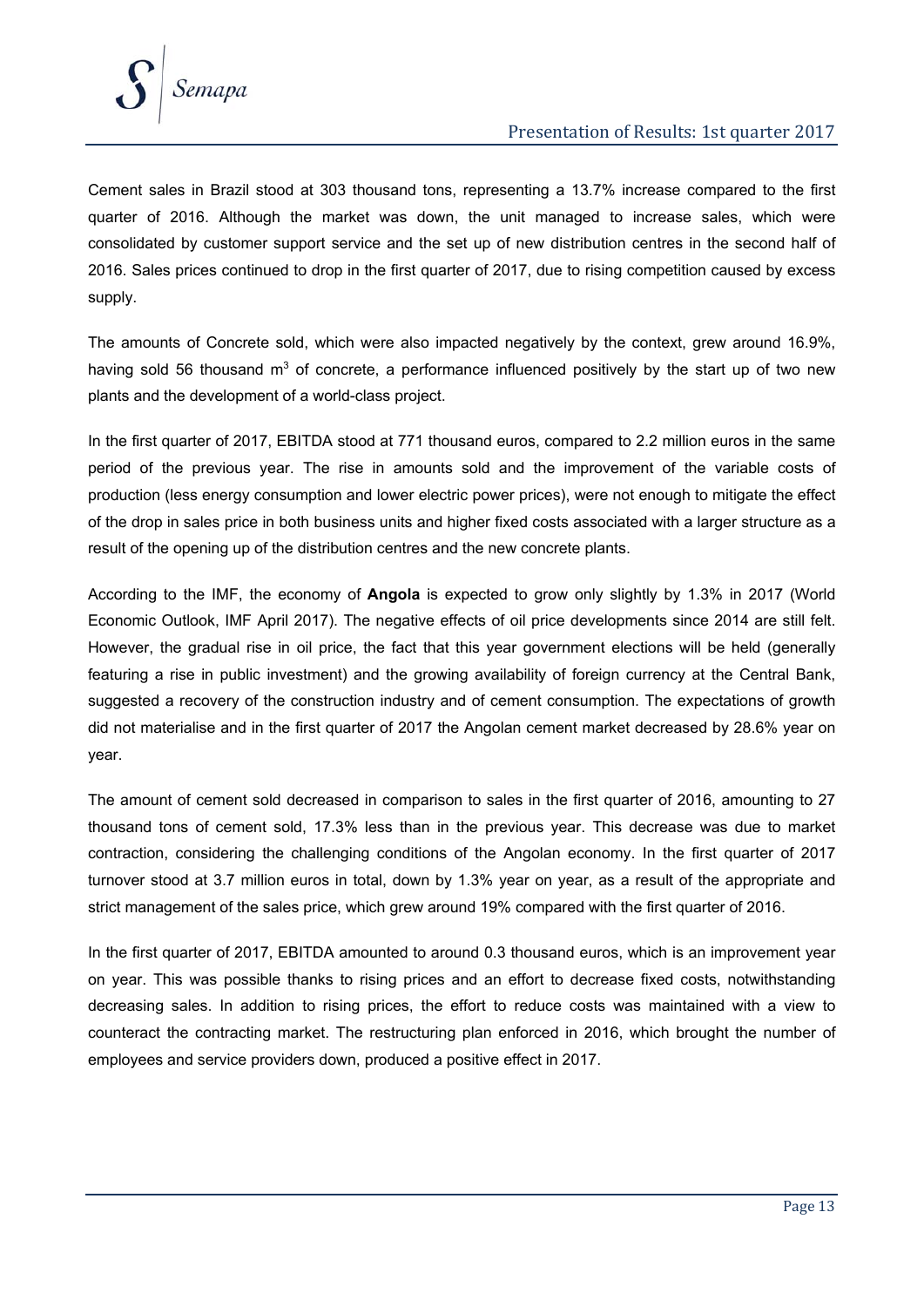

#### **Environment**

#### **Summary table of financial indicators**

| IFRS - accrued amounts (million euros)                                                                              | Q1 2017        | Q1 2016      | Var.                 |
|---------------------------------------------------------------------------------------------------------------------|----------------|--------------|----------------------|
| <b>Turnover</b>                                                                                                     | 7.5            | 5.6          | 34.6%                |
| <b>EBITDA</b><br>EBITDA margin (%)                                                                                  | 2.3<br>30.9%   | 1.8<br>32.0% | 29.8%<br>$-1.1 p.p.$ |
| Depreciation and impairment losses<br>Provisions (increases and reversals)                                          | (0.7)<br>(0.1) | (0.7)        | 3.7%                 |
| <b>EBIT</b><br>EBIT margin $(\%)$                                                                                   | 1.6<br>20.8%   | 1.0<br>18.8% | 48.6%<br>2.0 p.p.    |
| Net financial profit                                                                                                | (0.1)          | (0.2)        | 23.0%                |
| Profit before tax                                                                                                   | 1.4            | 0.9          | 62.7%                |
| Tax on profits                                                                                                      | (0.3)          | (0.2)        | $-79.4%$             |
| Retained profits for period<br>Attributable to ETSA shareholders<br>Attributable to non-controlling interests (NCI) | 1.1<br>1.1     | 0.7<br>0.7   | 58.1%<br>58.1%       |
| Cash-Flow                                                                                                           | 1.8            | 1.4          | 29.7%                |
|                                                                                                                     | 31-03-2017     | 31-12-2016   | Mar17 vs.<br>Dec16   |
| Equity (before NCI)                                                                                                 | 66.6           | 62.5         | 6.5%                 |
| Net debt                                                                                                            | 16.0           | 15.7         | 1.8%                 |

Note: Figures for business segment indicators may differ from those presented individually by each Group, as a result of consolidation adjustments.

In the first quarter of 2017, the ETSA Group recorded turnover of approximately 7.5 million euros, up by around 34.6% vs. the first quarter of 2016.

This positive development was essentially caused by (i) an increase in class 3 amounts by around 14.9% year on year, (ii) an increase in the average sales price of category 3 fats and the same category meal, (iii) amounts sold of category 2, practically non-existent in the first quarter of 2016, were very significant in the period in analysis, albeit at a price around 51.7% lower, iv) enhanced consolidated services rendered, essentially resulting from the billing of animal carcass collection, but also from higher amounts billed by the subsidiary ABAPOR.

In the first 3 months of 2017, EBITDA of the ETSA Group totalled about 2.3 million euros, which represented an increase by around 29.8% compared to the same period in 2016, arising mainly from larger amounts sold and higher sales prices, although partially offset by the rising costs of thermal fuels and mineral fuels, used in the process of industrial conversion and by-product transportation. EBITDA margin stood at 30.9%, down by around 1.1 p.p. on the margin for the same period of 2016.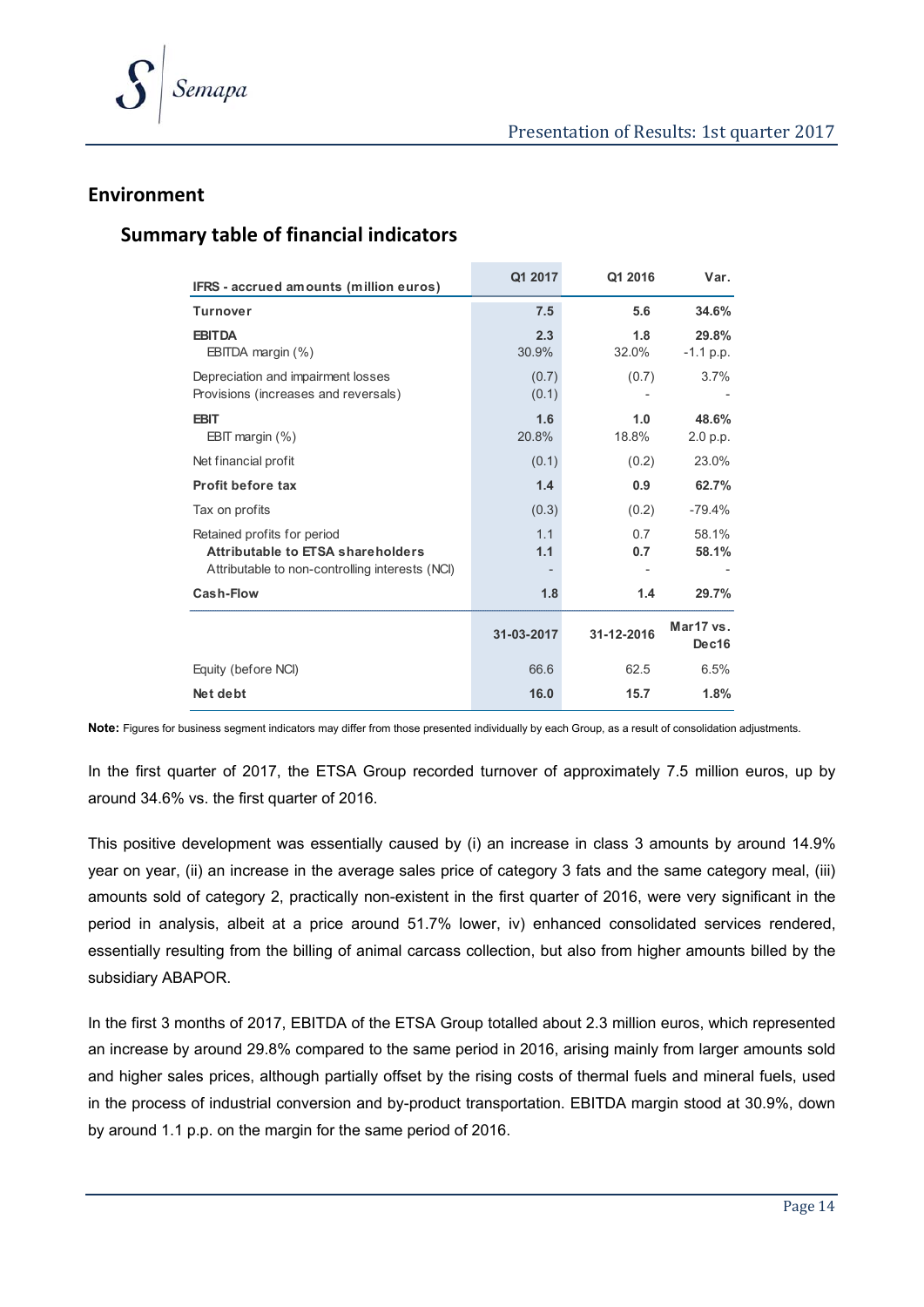### **Holdings (Semapa SGPS and instrumental sub‐holdings)**

| IFRS - accrued amounts (million euros)                                     | Q1 2017        | Q1 2016        | Var.               |
|----------------------------------------------------------------------------|----------------|----------------|--------------------|
| <b>EBITDA</b>                                                              | (0.0)          | (0.0)          | <-100%             |
| Depreciation and impairment losses<br>Provisions (increases and reversals) | (0.1)          | (0.0)          | $-6.4%$            |
| <b>EBIT</b>                                                                | (0.1)          | (0.1)          | $-81.3%$           |
| Net financial profit                                                       | (3.9)          | (5.2)          | 24.4%              |
| <b>Profit before tax</b>                                                   | (4.0)          | (5.3)          | 23.4%              |
| Tax on profits                                                             | (0.1)          | (0.3)          | 74.7%              |
| Retained profits for period<br>Attributable to Semapa shareholders         | (4.1)<br>(4.1) | (5.5)<br>(5.5) | 26.0%<br>26.0%     |
| Cash-Flow                                                                  | $-4.0$         | $-5.5$         | 26.3%              |
|                                                                            | 31-03-2017     | 31-12-2016     | Mar17 vs.<br>Dec16 |
| Net debt                                                                   | 692.4          | 700.4          | $-1.1%$            |

In the first quarter of 2017, EBITDA of the holdings was 43 thousand euros negative, approximately at the same level as in the same period of 2016.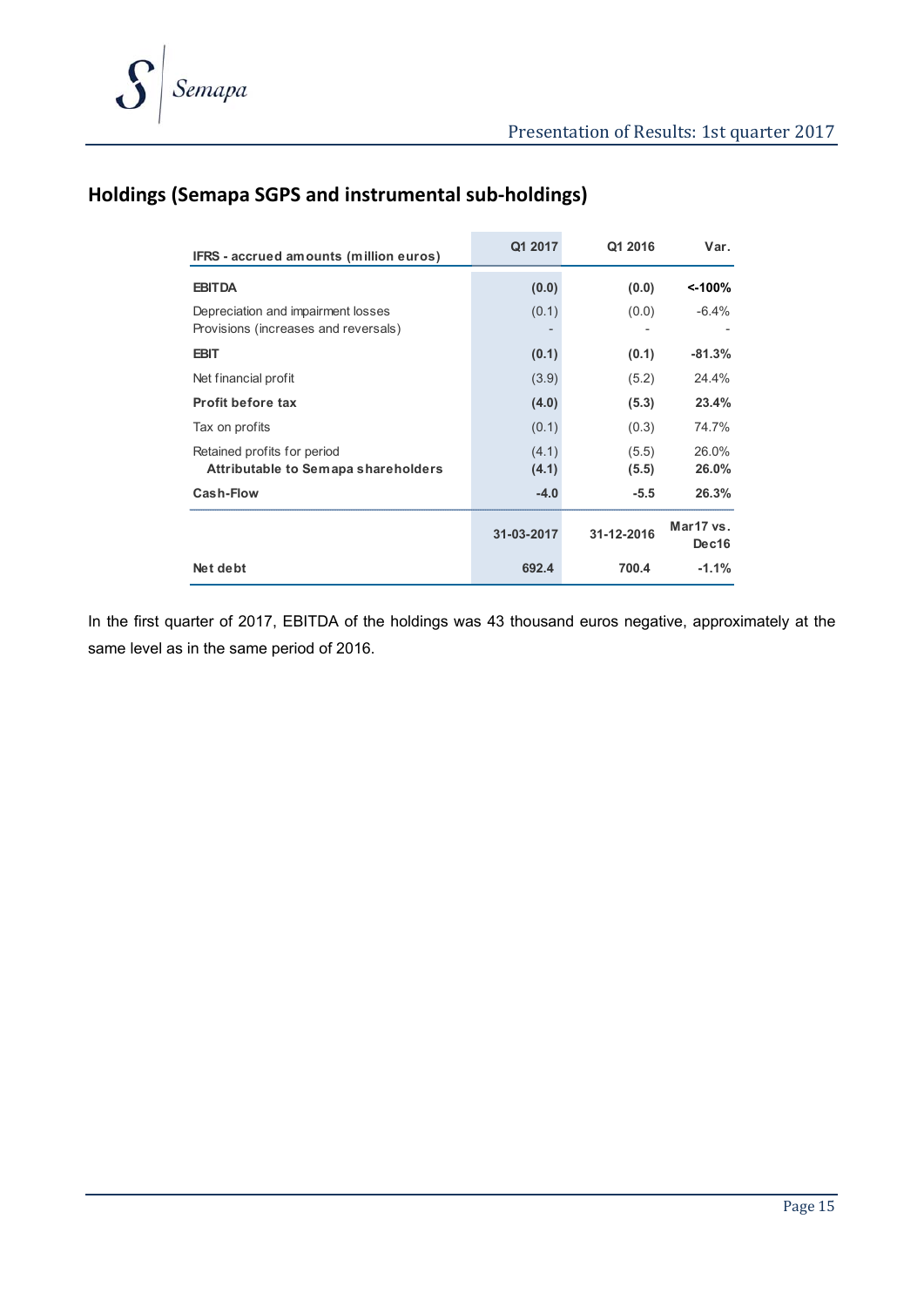

### **3 Consolidated Financial Performance**

#### **Consolidated Net Debt**

| (million euros) | 31-03-2017 | 31-12-2016 | Var.    |
|-----------------|------------|------------|---------|
| Pulp and Paper  | 616.6      | 640.7      | $-24.2$ |
| Cement          | 433.6      | 422.9      | 10.7    |
| Environment     | 16.0       | 15.7       | 0.3     |
| Holdings        | 692.4      | 700.4      | $-8.0$  |
| Total           | 1,758.5    | 1,779.7    | $-21.2$ |

On 31 March 2017, consolidated net debt stood at 1,758.5 million euros, representing a decrease of 21.2 million euros over the figure recorded at year-end 2016, positively influenced by the creation of operating cash flow and:

- Pulp and paper: -24.2 million euros, including investments of around 14.3 million euros, namely the Figueira da Foz project, paper pulp and paper business and tissue paper in Vila Velha de Rodão;
- Cement: +10.7 million euros, which include the exchange rate effect of debt denominated in foreign exchange of approximately +3 million euros and investments made;
- **Environment: +0.3 million euros: and**
- Holdings: -8.0 million euros, arising namely from the reimbursement of previous years' corporate income tax (IRC) payments made.

#### **Financial Results**

In the first quarter of 2017 financial results amounted to a negative figure of 17.5 million euros, an improvement of 8.8 million euros in relation to the figure recorded in the same period in the previous year. The positive variation of 1.7 million euros resulted mostly from the positive effect of the debt repayment and the refinancing of the debt in more favourable terms.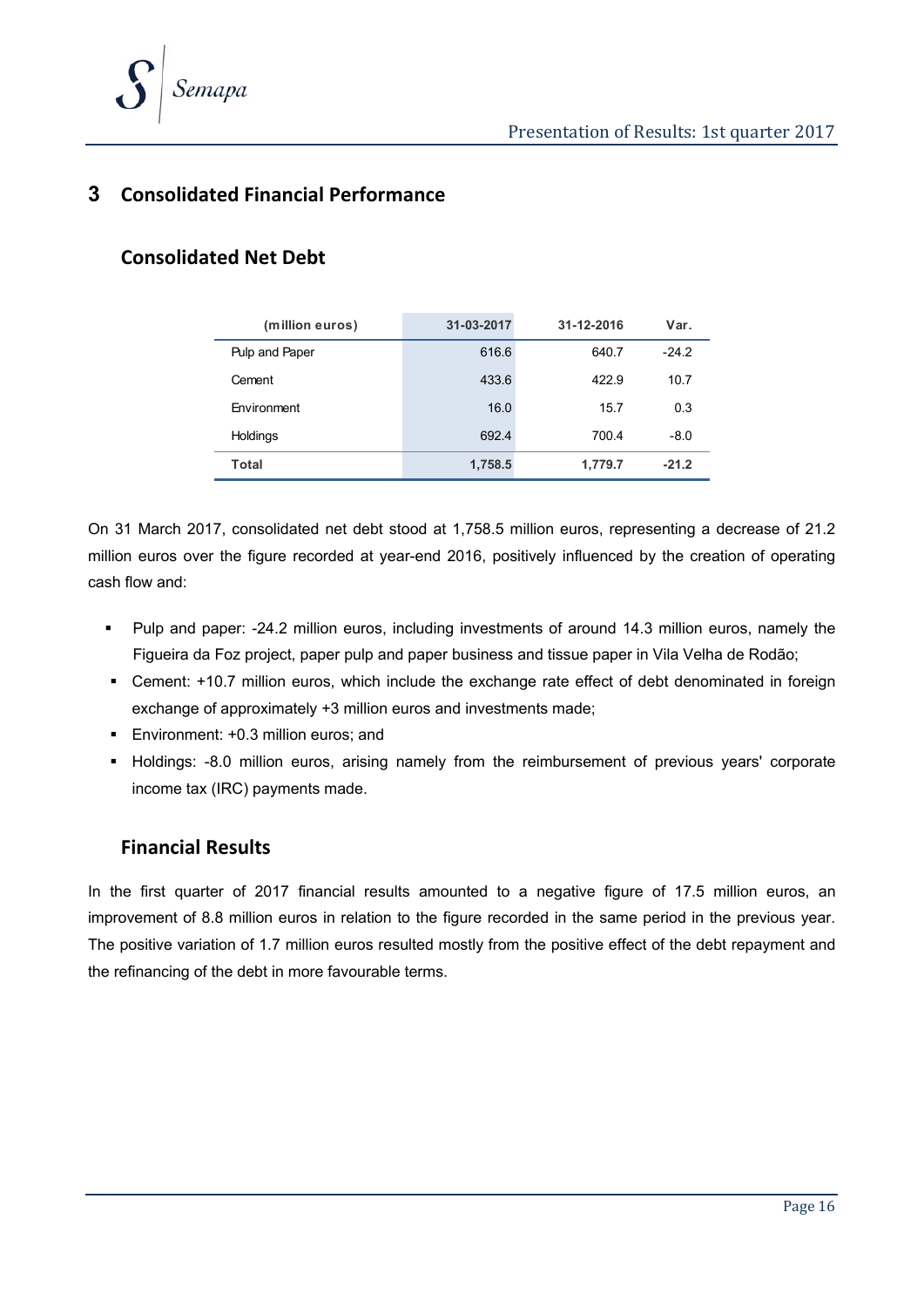

#### **Consolidated Net Income**

Consolidated net income in the first quarter of 2017 attributable to shareholders of Semapa was 14.3 million euros, 18.7% less compared to the same period in the previous year. Net income per outstanding share stood at 0.177 euros/share.

This development is explained essentially by the combined effect of the following factors:

- An increase in total EBITDA of approximately 0.7 million euros;
- An increase in Depreciation and impairment losses of 3.9 million euros, arising mainly from the start of depreciation of investments made;
- **Provision variation of 1.1 million euros;**
- An improvement of net financial results by about 1.7 million euros, in relation to the previous year;
- The increase in income tax by approximately 4.8 million euros, arising essentially from the fact that in the first quarter of 2016 tax provisions were reversed (gains) to the amount of 5.4 million euros. Additionally, contractual tax benefits available for income tax deduction at Navigator reduced.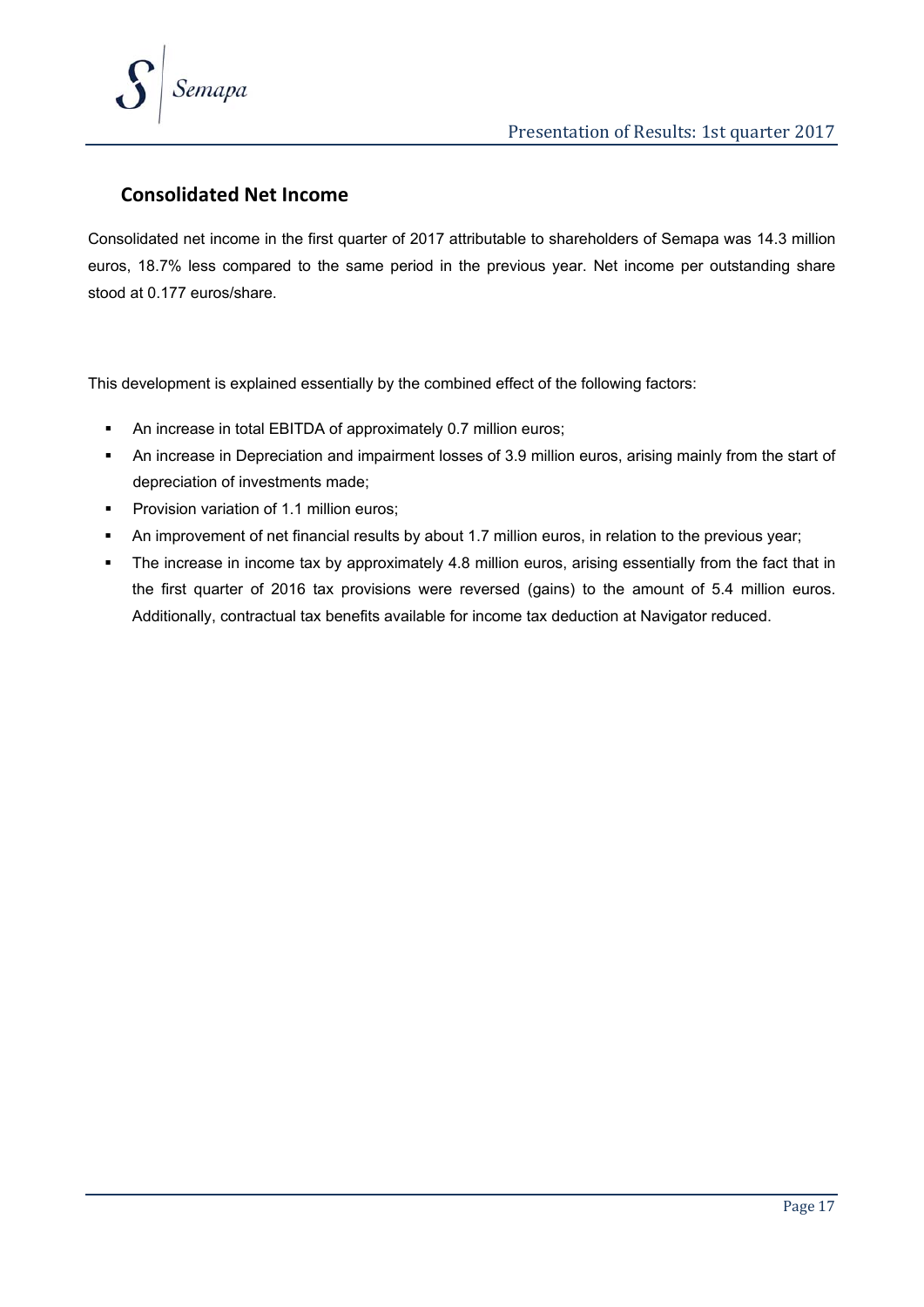



#### **4 Performance of Semapa Shares on Euronext Lisbon**

Note: Closing market prices

Despite the uncertainties surrounding political changes in the United States and the impact of Brexit on Europe, the capital markets were reasonably optimistic during the first quarter of 2017, with all equity markets recording gains, the Madrid stock exchange in particular, whose main index – IBEX35 - appreciated 11.9%. The PSI20 index was no exception and rose 7.0%, in line with the DAX / Frankfurt and above the Milan MIB and the Paris CAC40. Outside of the Euro Area, the stock exchanges were also bullish, which was reflected in the gains of the Bovespa, Dow Jones Industrial and FTSE indexes.

In this context, Semapa shares in the period increased their value by 6.7%, slightly below the PSI20 average (+7.0%). Semapa's stock price reached a maximum of 14.30 euros on 31 March and a minimum of 12.76 euros on 17 January.

Page 18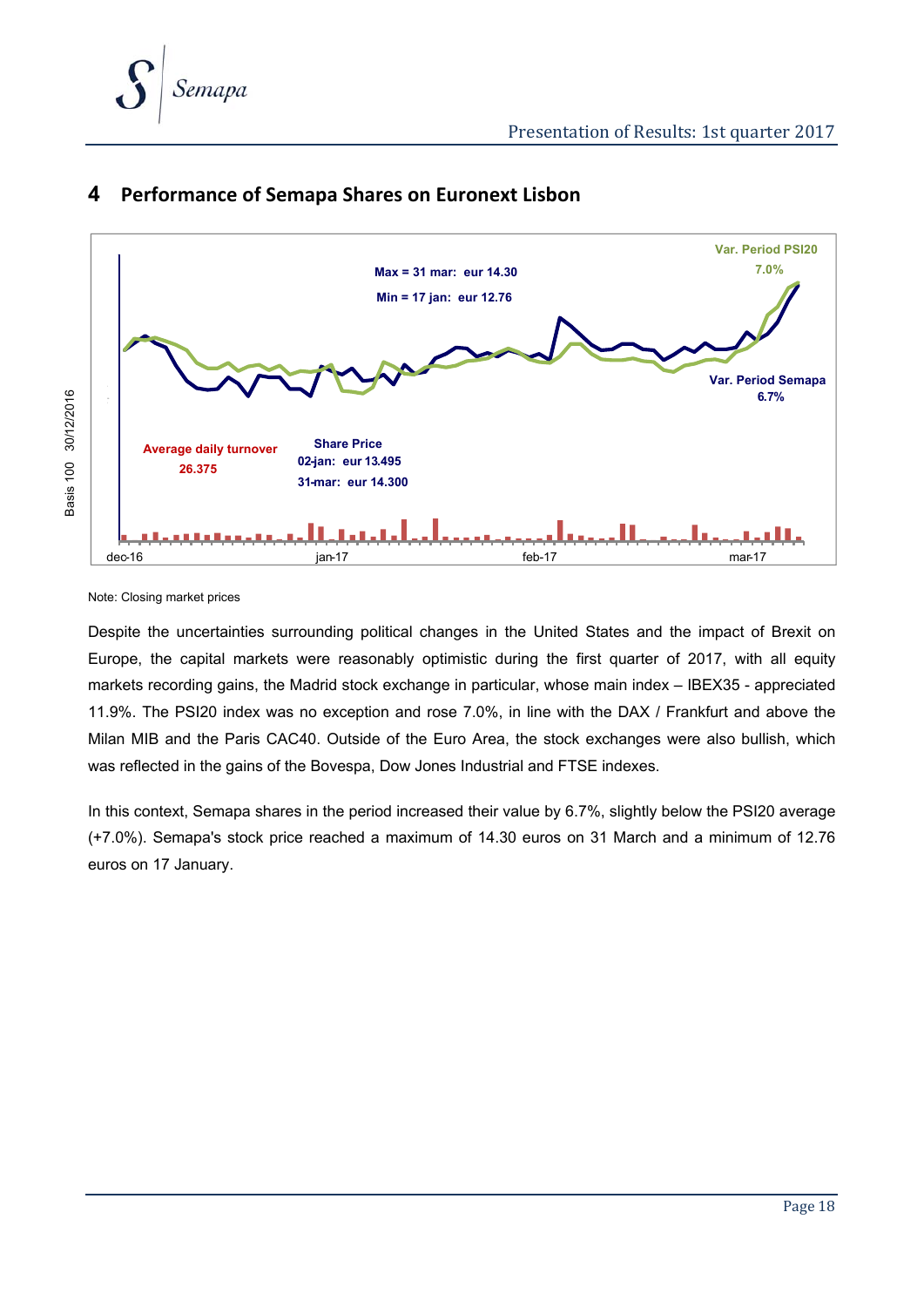

### **5 Outlook**

The global economy demonstrated renewed energy in late 2016, and this carried through into the early months of this year. In a financial context which remains favourable and propitious for growth, the IMF report published for the Spring Meetings adopted a more optimistic tone. In EMU countries, business and confidence indicators point to a significant rate of growth in the first quarter which, if confirmed, would add to the likelihood of a scenario of slightly accelerating GDP this year.

#### **Paper and Pulp**

In the short fibre **pulp** market, first quarter performance was strong with sharp growth in demand, low levels of stocks and upward pressure on prices. Several manufacturers have already announced price increases for the second quarter, and the months ahead may be expected to be fairly positive for the sector. However, concerns still persist in relation to new pulp capacities due to come onto the market as from the second half of the year and the impact this will have on the balance between supply and demand for pulp.

In the **paper** market, Navigator has benefited from improving conditions in the market as from late 2016; this trend was maintained throughout the first quarter, and has resulted in record order books for this time of year. The sharp rise in pulp prices and production costs in general, combined with the low level of paper prices and evolution of the EUR/USD exchange rate, have made a global increase in UWF prices inevitable. Already in April, the Group raised the price of products in Europe and in Middle Eastern and North African markets further. Order books in the industry are at their strongest for seven years, and the strong conditions currently enjoyed by the sector are expected to continue over the second quarter.

Regarding the investment project at the Figueira da Foz pulp mill, the plans are designed to achieve improvements in production efficiency and environmental performance and to boost capacity by 70 thousand tons, to total annual capacity of 650 thousand tons of BEKP. Significant progress has already been made on the initial pile work and the building contract has been awarded. The main equipments are programmed to be set up by September 2017. The preliminary production trials are expected to begin after the maintenance shut down programmed for March 2018.

**Tissue** business in 2017 remains constrained by the general health of the economy, in particular levels of employment and growth in earnings, as well as by a sharp increase in competition. Navigator will continue to work on developing its sales, although increased pressure is expected on its margins due to the sharp rise in pulp prices and the arrival of new capacity on the market.

As already reported, the Cacia project involves building a tissue production line and the relevant converting facilities, with annual production capacity of around 70 thousand tons. Investment will total around 121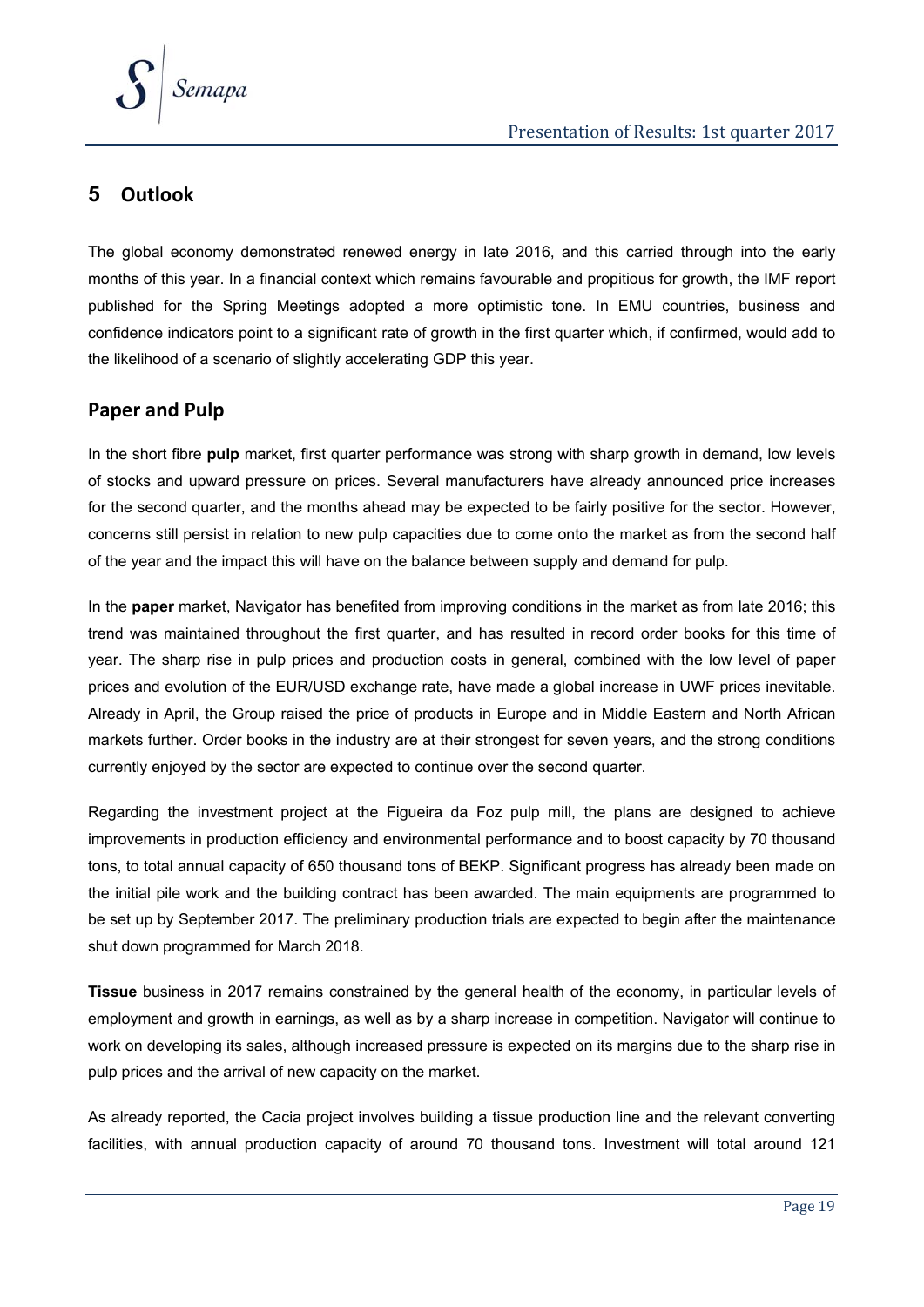

million euros. The main equipment suppliers have already been selected and preliminary site preparation work is under way. The paper machine is planned to start up in August 2018.

We wish to highlight that the Group is concerned about the Government's plans to limit eucalyptus plantations that are negative for 400 thousand forestry producers and could harm the competitiveness of the Pulp and Paper Industry, already forced to import 200 million euros worth of wood each year.

During the quarter, the Group successfully completed a pilot operation in **Mozambique**, launched in late 2016, which consisted of exporting 2 thousand tons of eucalyptus timber from Zambézia through the Port of Nacala. This was a necessary trial run and an important learning experience, which resulted in improved knowledge of local processes, agents, logistics, certification procedures and the workings of the institutions involved in seeing through an operation of this kind. In the meantime, the Group has welcomed the announcement of plans to build the Moatize-Macuse railway line and the port of Macuse, to be completed in 2021-22. This project is still at the pre-launch stage and financing has yet to be arranged; if it goes ahead, it will represent a gain in competitiveness for the operation based in Zambézia.

#### **Cement**

For **Portugal**, GDP growth outlook in 2017 is more positive; according to the latest projections of the Bank of Portugal, the economy is expected to grow by 1.8%. After the construction industry dropped by 3.3% in 2016, the activity is expected to pick up in 2017, with a growth estimated at 2.6%. This recovery outlook points to a pick up in domestic market activities, which has already taken place in the first quarter of 2017.

In **Lebanon** cement demand is expected to sustain the good momentum, in line with the first quarter. Notwithstanding the unstable environment in Syria caused by the war, greater political stability in the country makes it possible to anticipate higher confidence among economic agents.

A 2.5% growth of the economy is the forecast for **Tunisia** (World Economic Outlook, IMF April 2017). Competition should continue to be intense and increased pressure on sales prices is expected (in the domestic and foreign markets), due to oversupply in the country. In 2017, new commercial premises will help boost sales. The Algerian government is expected to give out import licenses.

**Brazil** is expected to grow modestly by 0.2% in 2017 (World Economic Outlook, IMF April 2017), which foretells the continuation of the difficulties in economic activity and especially in the activities tied to the construction sector, due to the difficulty in investments coming to fruition. Growth remains constrained by the political crisis. This will continue to put pressure on the amounts sold, while operation sales are expected to grow. Sales price developments will have an impact on the performance of operations, which is why efforts will continue to be put into improving production costs and controlling fixed costs.